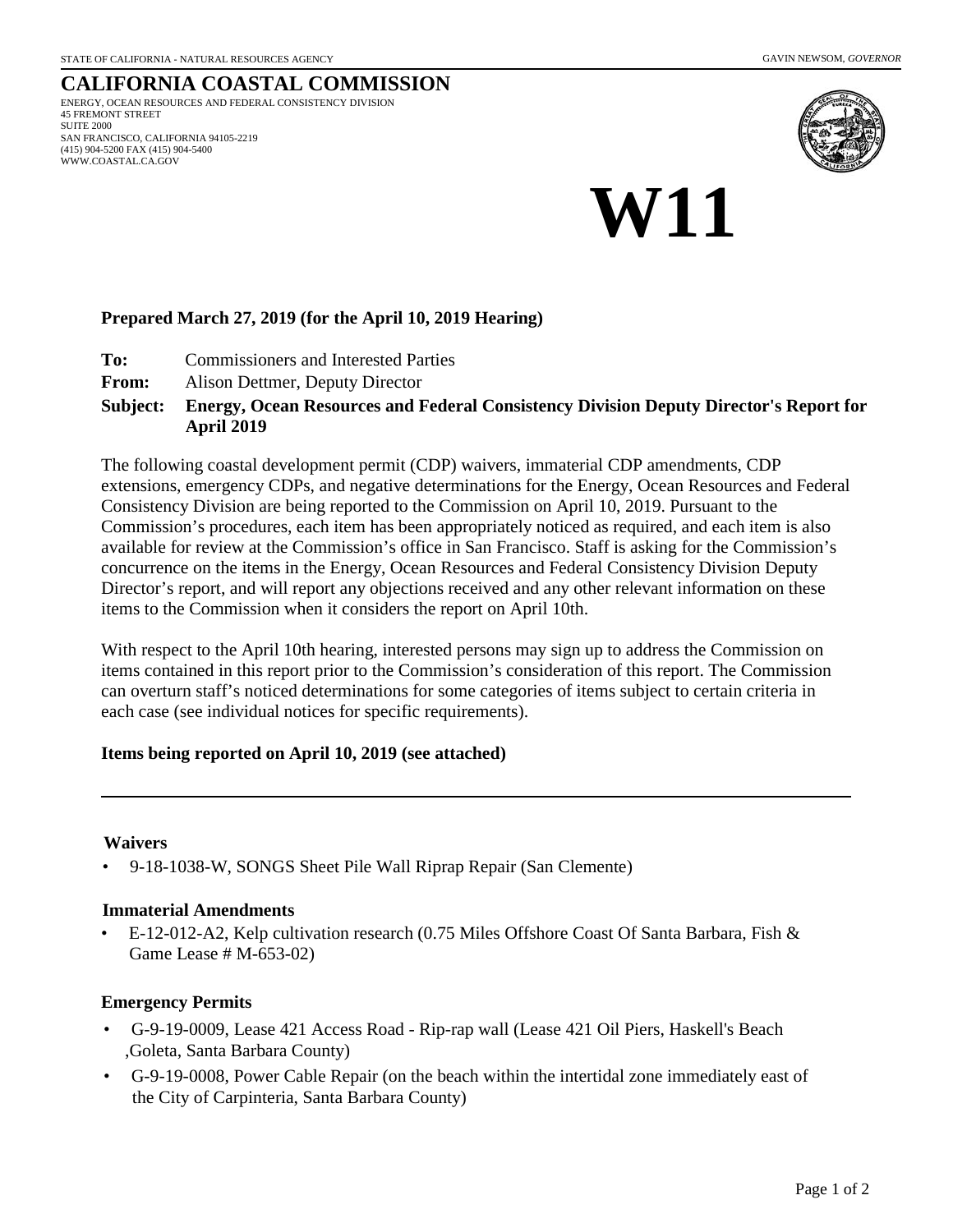#### **Negative Determinations and No Effect Letters**

Administrative Items for Federal Consistency Matters

- **ND-0005-19, U.S. Marine Corps, Action: Concur, 3/8/2019** U.S. Marine Corps amphibious landing training exercise on Belmont Shore Beach in Long Beach
- **ND-0006-19, National Park Service, Action: Concur, 3/27/2019**

Install a vault toilet, accessible parking, and new guardrails at the Endert's Beach trailhead parking area in Redwood National Park, Del Norte County.

#### **Permit Extension**

• **A-3-SNS-10-10,** City of Sand City, permit extension allowing additional year – i.e. February 7, 2020, to start development of the installation of new wells.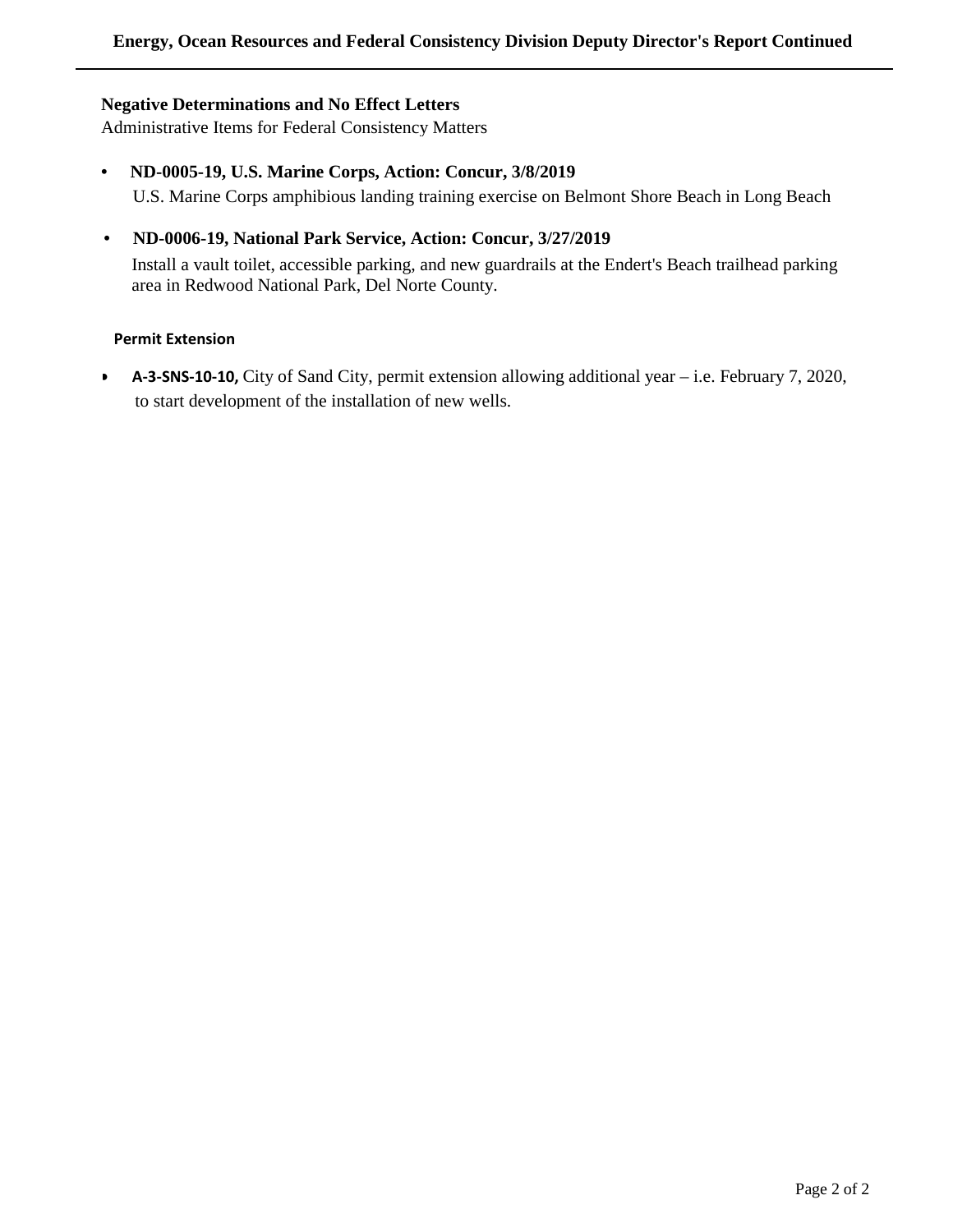#### **CALIFORNIA COASTAL COMMISSION** 45 FREMONT STREET. SUITE 2000 SAN FRANCISCO, CA 94105-2219 VOICE (415) 904-5200 FAX (415) 904-5400 TDD (415) 597-5885

 $Q - 1Q - 1Q3Q - W$ 

WWW.COASTAL.CA.GOV



March 26, 2019

# **Coastal Development Permit De Minimis Waiver Coastal Act Section 30624.7**

Based on the project plans and information provided in the permit application for the development described below, the Executive Director of the Coastal Commission hereby waives the requirement for a Coastal Development Permit pursuant to Section 13238.1, Title 14, California Code of Regulations. If, at a later date, this information is found to be incorrect or the plans revised, this decision will become invalid; and, any development occurring must cease until a coastal development permit is obtained or any discrepancy is resolved in writing.

| Applicant: | Southern California Edison Company and co-applicants (San Diego Gas &<br>Electric, City of Anaheim, City of Riverside) |
|------------|------------------------------------------------------------------------------------------------------------------------|

San Onofre Nuclear Generating Station ("SONGS"), 5000 Pacific Coast Location: Highway, San Clemente, San Diego County.

#### **Proposed Development**

Placement of new rock to repair and maintain approximately 70 linear feet of previously approved riprap revetment that protects the southern portion of the SONGS public access walkway.

#### **Background**

Woiyar.

Southern California Edison Company ("SCE") proposes to repair an area of existing riprap at the south end of the public walkway that extends along the seaward perimeter of SONGS. The walkway was required pursuant to the Commission's approval of coastal development permit ("CDP") No. 6-81-330-A that authorized the construction of SONGS Units 2 and 3. Since its construction, the walkway has been subject to several repair and maintenance activities, including work authorized under previous CDP waivers (see, for example, Nos. E-04-001-W and 9-16-0836-W). During the past couple of years, some of the riprap at the south end of the walkway was displaced and scattered due to wave action, which has resulted in a four- to fivefoot drop-off between the walkway and the beach.

#### **Project Description**

The primary project purpose is to replace protective riprap at the south end of the SONGS public walkway and retaining wall. The main project activities include:

Delivering materials to the work area: SCE will deliver the riprap by truck to Parking Lot 4 at the north end of the SONGS facility. The materials will be placed on an area of the parking lot that will temporarily be covered by steel plates to protect the underlying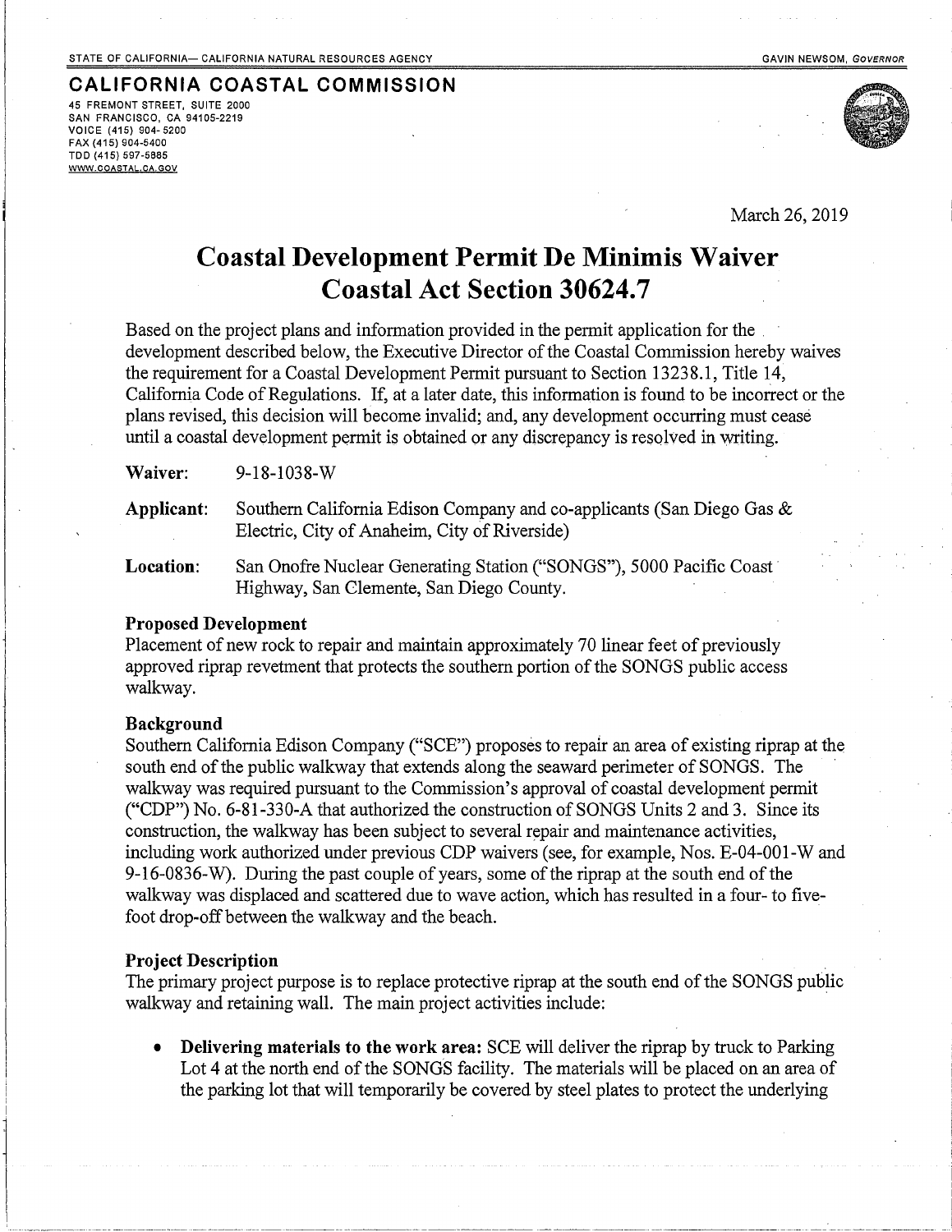#### **Coastal Development Permit De Minimis Waiver** No. 9-18-1038-W

asphalt. SCE will then transport the materials in stages through the state beach area to another temporary staging location at the north end of the SONGS facility. The transport will occur at night during park closure so as not to disrupt public access. From that location, the materials will be transported first to the north end of the walkway and then along the walkway for eventual placement at the south end of the walkway. Before transporting material along the walkway, SCE will remove the existing vehicle barriers at either end. SCE will also conduct inspections to ensure there are no voids or sinkholes in the walkway. If any are found, SCE will repair them with sand and asphalt before transporting the repair materials. During project operations, SCE will station heavy equipment at either end of the walkway to provide temporary vehicle barriers, and will replace the existing barriers at the end of the project. To accommodate the night transport activities, SCE will set up eight to ten temporary mobile light towers at locations along the haul path. They will be removed at the end of each work shift and stored at Parking Lot 4.

**Riprap Placement:** Riprap will be placed along up to about 70 linear feet of existing retaining wall at the south end of the SONGS facility. To provide a firm base, SCE will first excavate two to three feet of sand within the original riprap footprint. It will then place a layer of quarry run rock of up to 50-pound weight as a bedding material, followed by placement of a layer of 200 to 300 pound secondary stones, followed by a layer of armor stone, with each weighing about 3,000 pounds. Materials will be placed using a front loader and excavator or similar equipment. To stay within the previously existing footprint, SCE will place the riprap at an approximately 1.5:1 angle. All materials will be located above the mean high tide line.

Work will be subject to an existing SONGS spill prevention and response plan (Procedure EV1-PLN-004 Rev 0 – Appendix B) and all equipment at or near the beach will be equipped with spill response kits to allow for immediate action should a spill occur. SCE will coordinate public access and traffic control measures with staff of San Onofre State Beach to minimize impacts to public access. SCE anticipates that work will occur during four nights each week (Mondays through Thursdays) and that the project will be completed over the course of four to eight weeks, between April and July of 2019.

#### Rationale

For the following reasons, the proposed development will not adversely impact coastal resources, public access, or public recreation opportunities, and is consistent with Chapter Three policies of the Coastal Act:

Shoreline Protection and Fill Placement: The replacement riprap and other fill  $\bullet$ materials (i.e., cobbles, sand) will be placed within the footprint of the previously existing and permitted revetment, so the project will therefore not enlarge or extend the approved structure and will not further encroach on the beach. Fill placed as part of this project is necessary to maintain protection for and restore access to the existing public access walkway.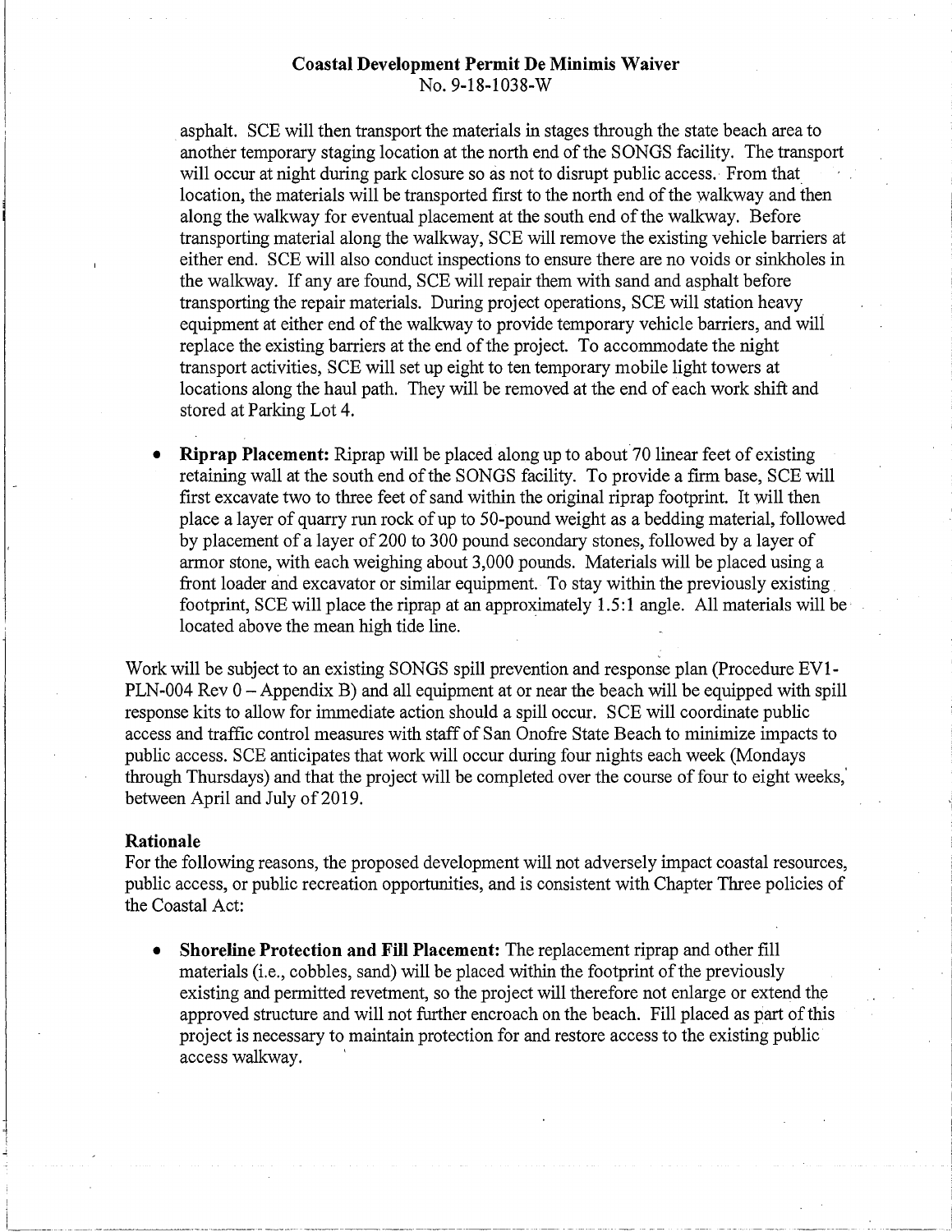#### **Coastal Development Permit De Minimis Waiver** No. 9-18-1038-W

- Biological Resources: Work will take place primarily on paved surfaces and on small areas of dry sandy beach above the mean high tide line. The work areas are not known to be used by grunion and are not commonly used by marine mammals. To minimize adverse effects on marine life, the lighting needed for safety and security during night work hours will be directed towards the bluffs and away from the ocean.
- Water Quality and Spill Prevention: All project activities will be subject to a SONGS site-specific Storm Water Management Plan and Spill Prevention Control and Countermeasures Plan, both of which include best management practices to control dust and loose soil, prevent and contain spills, limit storm water runoff, and prevent solid materials from entering the ocean. No equipment or vehicle refueling will occur on the beach.
- **Public Access:** The proposed project will allow public access to be restored along the SONGS walkway, which is currently closed due to the displacement of riprap and unsafe conditions at its southern terminus. To minimize disruption of public access and recreation, the proposed repair work will take place largely at night when San Onofre State Beach. SCE will coordinate its activities with State Parks to minimize any traffic congestion that might be associated with project construction.

This waiver will not become effective until reported to the Commission at its April 10-11, 2019 meeting in Salinas, County of Monterey, and the site of the proposed development has been appropriately noticed, pursuant to 13054(b) of the California Code of Regulations. The Notice of Pending Permit shall remain posted at the site until the waiver has been validated and no less than seven days prior to the Commission hearing. If four (4) Commissioners object to this waiver of permit requirements, a coastal development permit will be required.

Sincerely,

John Ainsworth Executive Director

Tom Luster Senior Environmental Scientist

cc:

File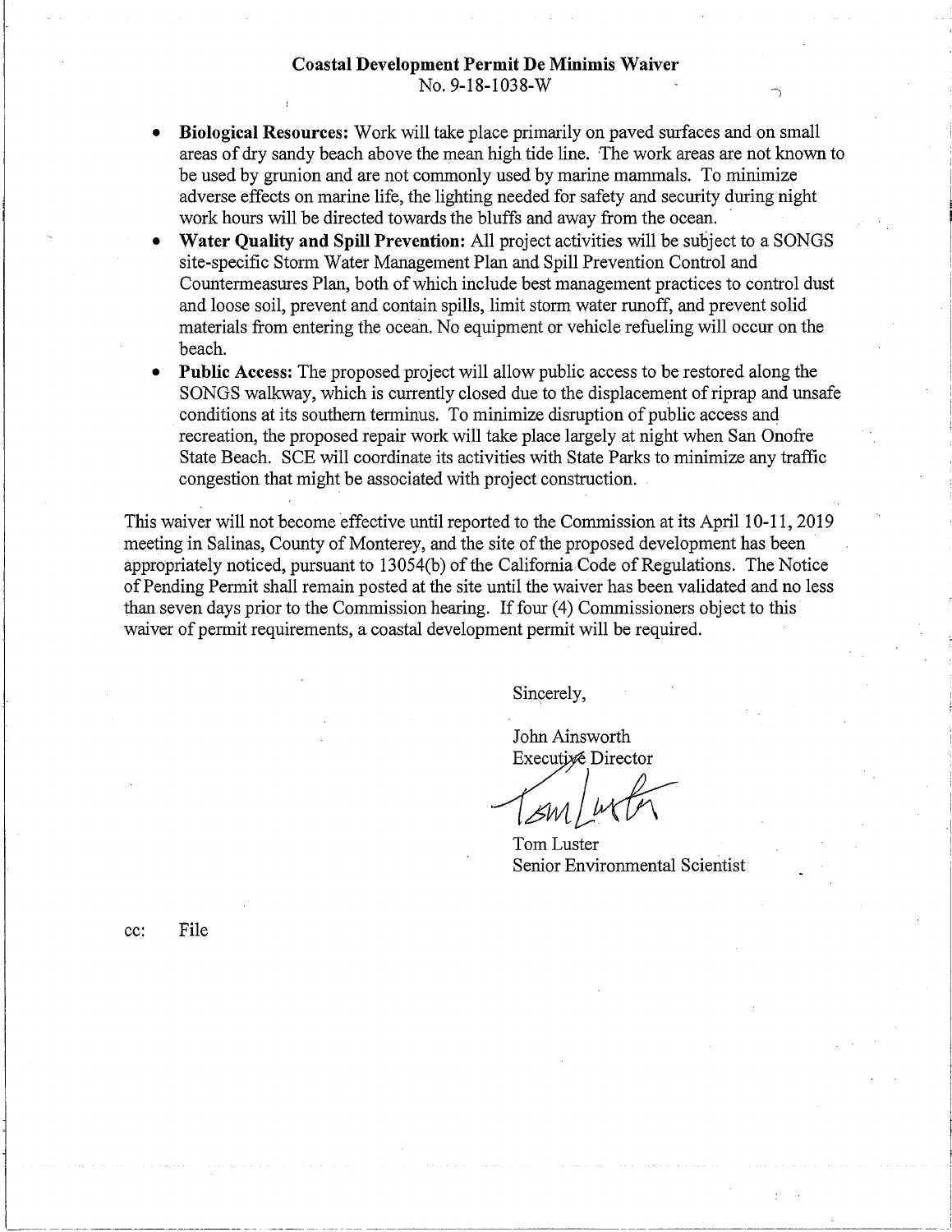**CALIFORNIA COASTAL COMMISSION** ENERGY, OCEAN RESOURCES AND FEDERAL CONSISTENCY DIVISION 45 FREMONT STREET SUITE 2000 PH (415) 904-5200 FAX (415) 904-5400  [WWW.COASTAL.CA.GOV](http://www.coastal.ca.gov/)



# **NOTICE OF PROPOSED IMMATERIAL PERMIT AMENDMENT**

Coastal Development Permit Amendment No. **E-12-012-A2**

March 25, 2019

**To:**All Interested Parties

**From:** John Ainsworth, Executive Director

**Subject:** Permit No. **E-12-012-A1** granted to **Santa Barbara Mariculture Company** for: Offshore shellfish aquaculture operations on 72-acres of leased state tidelands.

**Project Site:** 0.75 miles offshore of the coast of Santa Barbara, Fish & Game Lease # M-653-02

The Executive Director of the California Coastal Commission has reviewed a proposed amendment to the above referenced permit, which would result in the following change(s):

> Use of 10 of Santa Barbara Mariculture's 40 longlines for experimental cultivation of giant kelp (*Macrocystis pyrifera*). A total of between 2,500 and 3,000 young kelp plants would be planted on the ten longlines by tying onto the longlines at approximately two foot intervals the short pieces of twine on which the kelp is growing. Kelp would be grown for five months during the summers of 2019 and 2020 and all plants would be removed prior to becoming reproductive. Kelp would be planted in April and harvested in August of the two year research term.

# **FINDINGS**

Pursuant to 14 Cal. Admin. Code Section 13166(b) this amendment is considered to be IMMATERIAL and the permit will be amended accordingly if no written objections are received within ten working days of the date of this notice. If an objection is received, the amendment must be reported to the Commission at the next regularly scheduled Commission hearing. This amendment has been considered "immaterial" for the following reason(s):

- The project would be carried out consistent with the Letter of Authorization and Scientific Collecting Permit issued by the California Department of Fish and Wildlife.
- All outplanted kelp would be monitored by University of California, Santa Barbara divers one to two times per month.
- All kelp outplants would be removed before reaching sexual maturity and/or a size no greater than two meters in length.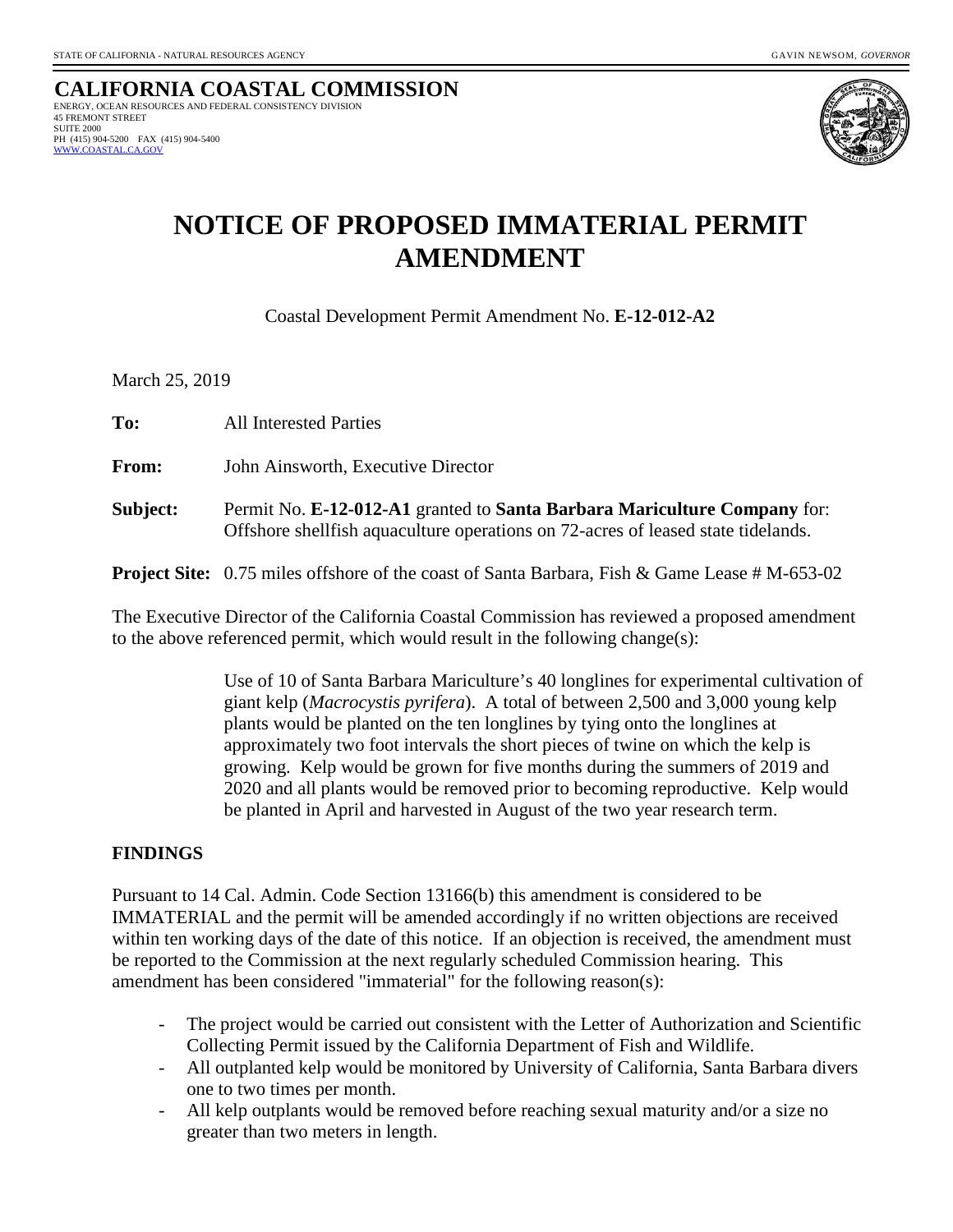# **Notice of Proposed Immaterial Permit Amendment** E-12-012-A2

- Prior to outplanting, all individual kelp specimens would be held in a seawater system that is completely isolated from other seawater systems in order to eliminate the risk of exposure to any non-indigenous species and disease agents.
- The planting of kelp in 2020 would be contingent on submitting to the California Department of Fish and Wildlife an annual report detailing the date and number of kelp planted in 2019; the date and number of kelp plants that detach or perish; the date, number, size range, and condition of all kelp plants that are removed or harvested; and the final disposition of all kelp outplanted in 2019.
- All planting, inspection and harvest activities would be carried out consistent with the relevant marine resource protection conditions and requirements of CDP No. E-12-012- A1, Water Quality Certification Number 34218WQ41 and Department of the Army Permit No. SPL-2018-00684-TS.

If you have any questions about the proposal or wish to register an objection, please contact Cassidy Teufel at (805) 585-1825 or [EORFC@coastal.ca.gov.](mailto:EORFC@coastal.ca.gov)

cc: Commissioners/File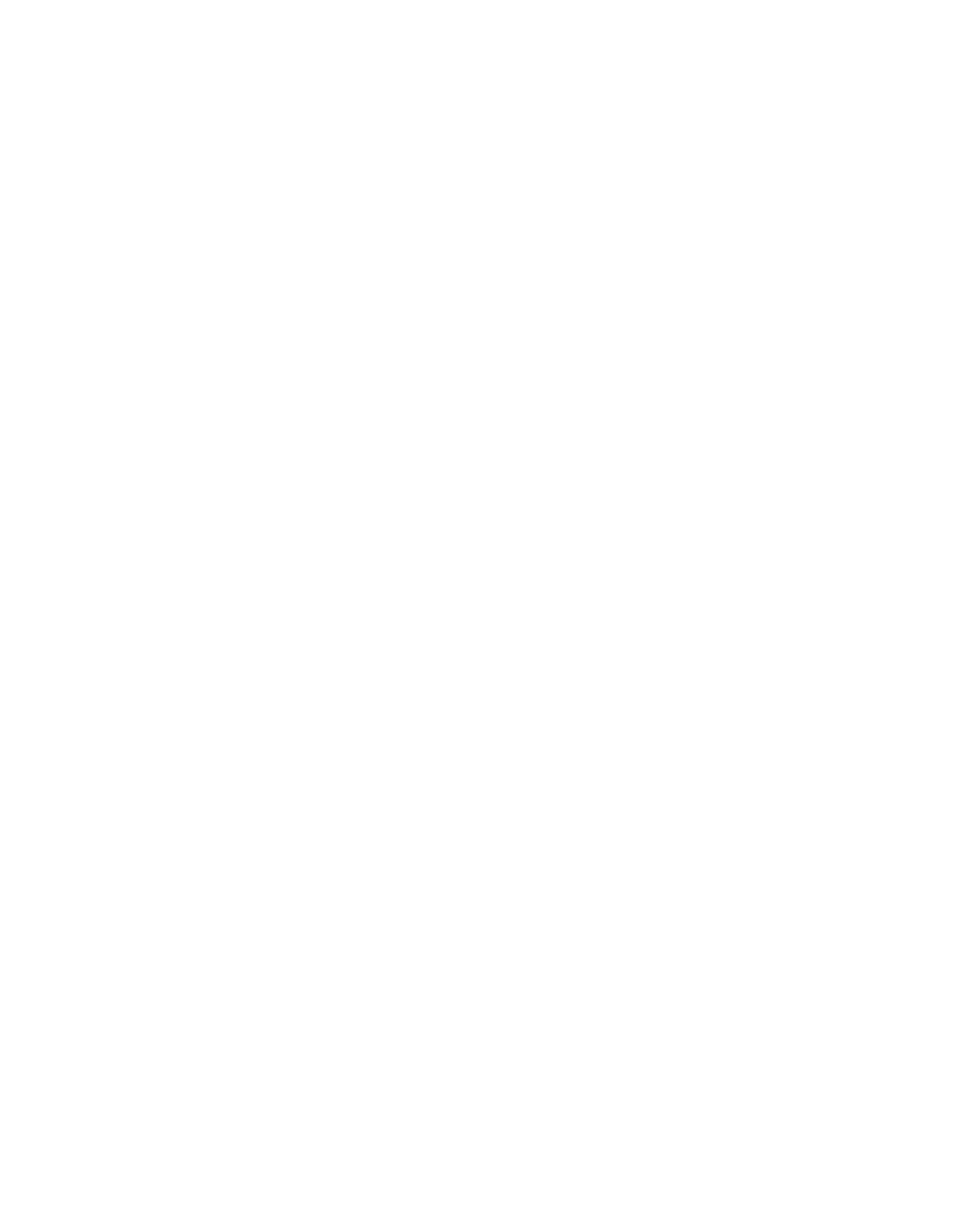**CALIFORNIA COASTAL COMMISSION** ENERGY, OCEAN RESOURCES AND FEDERAL CONSISTENCY DIVISION 45 FREMONT STREET SUITE 2000 PH (415) 904-5200 FAX (415) 904-5400  [WWW.COASTAL.CA.GOV](http://www.coastal.ca.gov/)



# **EMERGENCY PERMIT**

 Issue Date: February 20, 2019 Emergency Permit No. G-9-19-0009

#### **APPLICANT:**

California State Lands Commission 100 Howe Avenue, Suite 100-South Sacramento, CA 95825

#### **LOCATION OF EMERGENCY**:

HASKELL'S BEACH, CITY OF GOLETA, SANTA BARBARA COUNTY

#### **EMERGENCY WORK**:

Placement of a total of up to 200 tons of rock within eight sites from which rock has been displaced along an approximately 1500 foot long rip-rap seawall on the seaward side of the access road for the two oil well piers on State Oil and Gas Lease PRC 421. Removal of soil and debris from landward side of access road and selective placement of gravel within existing roadbed.

This letter constitutes approval of the emergency work you or your representative has requested to be done at the location listed above. I understand from your information that an unexpected occurrence in the form of significant storm-induced scouring of the beach in the project area resulted in the loss and/or displacement of rock from several sections of the existing rock slope protection that separates the pier access road from the ocean. The absence of rock from these sections is leading to increased erosion and slumping of the roadbed and poses a threat to the road and its continued use. Unless the rock slope protection is repaired and replaced immediately, the road will suffer significant damage and the ongoing plugging and abandonment of the wells on the PRC 421 piers will be discontinued and delayed. Therefore, immediate action is required to prevent or mitigate loss or damage to life, health, property or essential public services pursuant to 14 Cal. Admin. Code Section 13009. The Executive Director of the California Coastal Commission hereby finds that:

(a) An emergency exists that requires action more quickly than permitted by the procedures for administrative or ordinary coastal development permits (CDPs), and that the development can and will be completed within 30 days unless otherwise specified by the terms of this Emergency Permit; and

(b) Public comment on the proposed emergency development has been reviewed if time allows.

The emergency work is hereby approved, subject to the conditions listed on the attached pages.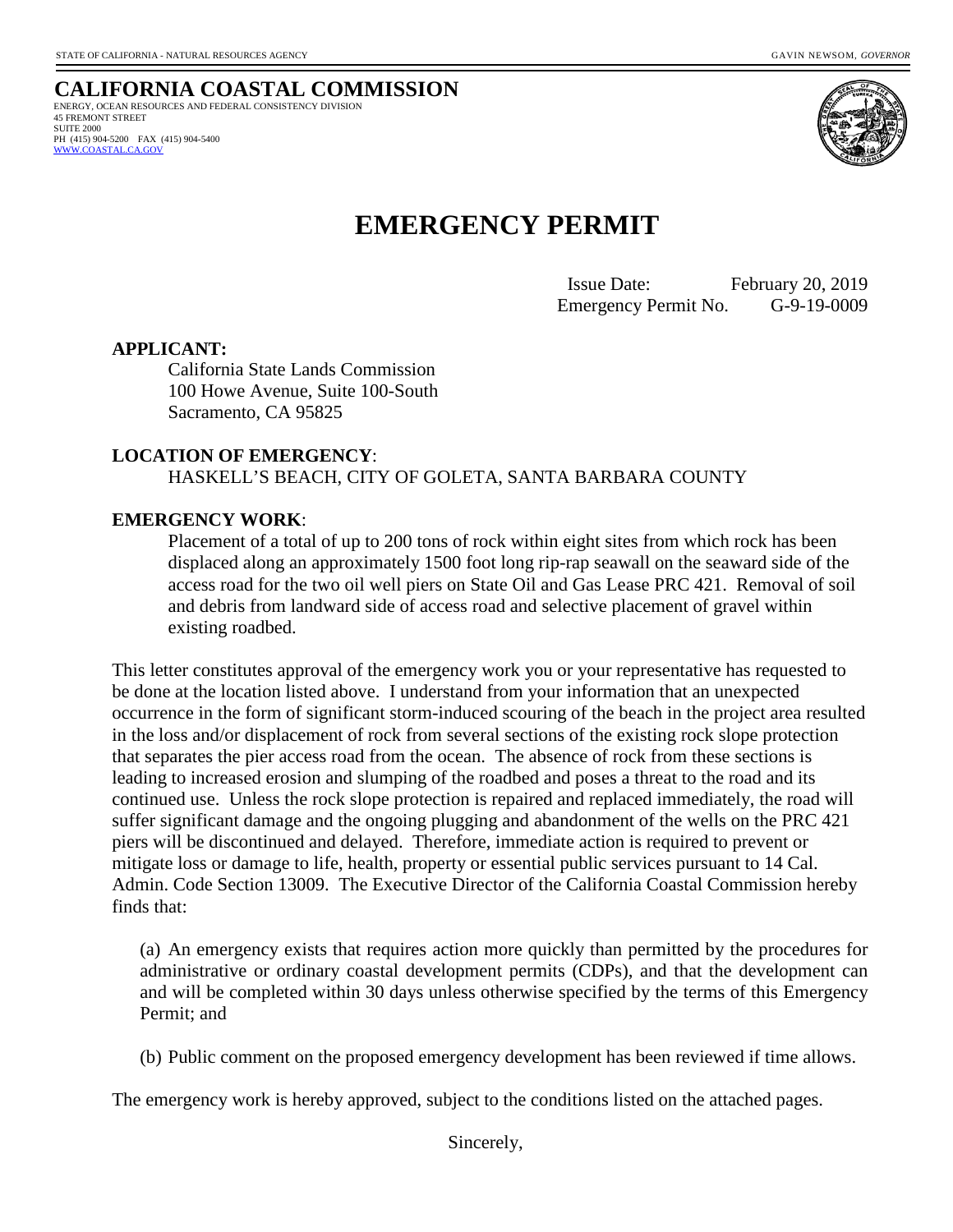Page 2 February 20, 2019 Emergency Permit No.: G-9-19-0009

John Ainsworth Executive Director C

 $Q/\lambda$ 

By: Cassidy Teufel, Senior Environmental Scientist

cc: City of Goleta Planning Department

Enclosures: 1) Acceptance Form 2) Regular Permit Application Form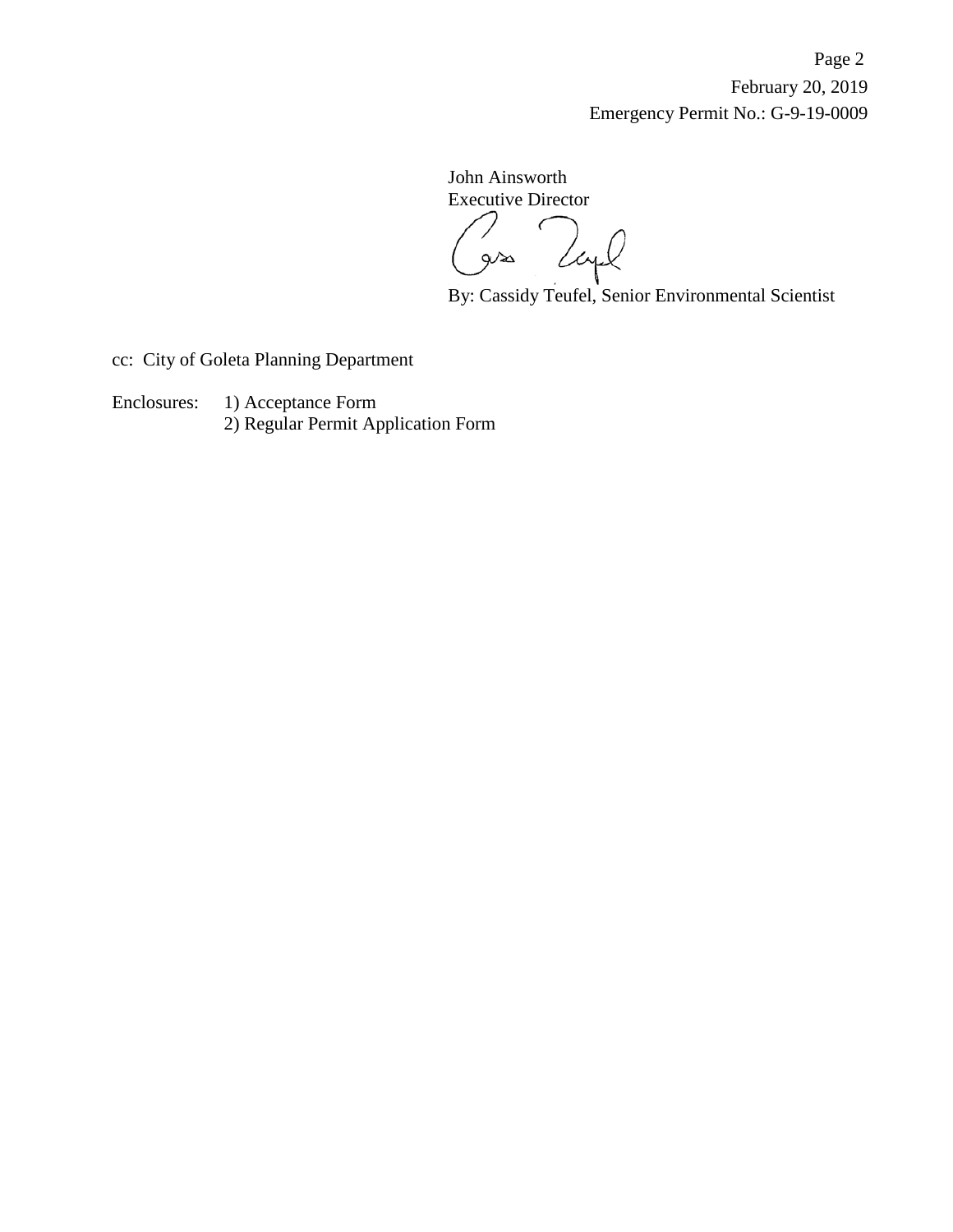## **CONDITIONS OF APPROVAL:**

- 1. The enclosed Emergency Permit Acceptance form must be signed by the PROPERTY OWNER and returned to our office within 15 days.
- 2. Only that work specifically described in this permit and for the specific property listed above is authorized. Any additional work requires separate authorization from the Executive Director.
- 3. All work shall take place in a time and manner to minimize any potential damages to any resources, including intertidal species, and to minimize impacts to public access.
- 4. The work authorized by this permit must be completed within 30 days of the date of this permit, which shall become null and void unless extended by the Executive Director for good cause.
- 5. The applicant recognizes that the emergency work is considered temporary and subject to removal unless and until a regular coastal development permit permanently authorizing the work is approved. A regular permit would be subject to all of the provisions of the California Coastal Act and may be conditioned accordingly. These conditions may include provisions for public access (such as offers to dedicate, easements, in-lieu fees, etc.) and/or a requirement that a deed restriction be placed on the property assuming liability for damages incurred from storm waves.
- 6. In exercising this permit, the applicant agrees to hold the California Coastal Commission harmless from any liabilities for damage to public or private properties or personal injury that may result from the project.
- 7. This permit does not obviate the need to obtain necessary authorizations and/or permits from other agencies, including but not limited to the California Department of Fish & Wildlife, U.S. Fish & Wildlife, U.S. Army Corps of Engineers, and the California State Lands Commission.
- 8. Within 30 days of issuance of this Emergency Permit, or as extended by the Executive Director through correspondence, for good cause, the applicant shall either: (a) remove all of the materials placed or installed in connection with the emergency development authorized in this Permit and restore all affected areas to their prior condition after consultation with California Coastal Commission staff, and consistent with the Coastal Act. In some instances, a permit may be needed for removal; or (b) submit a complete follow-up Coastal Development Permit (CDP) that satisfies the requirements of Section13056 of Title 14 of the California Code of Regulations. If the Executive Director determines that the follow-up CDP application is incomplete and requests additional information, the applicant shall submit this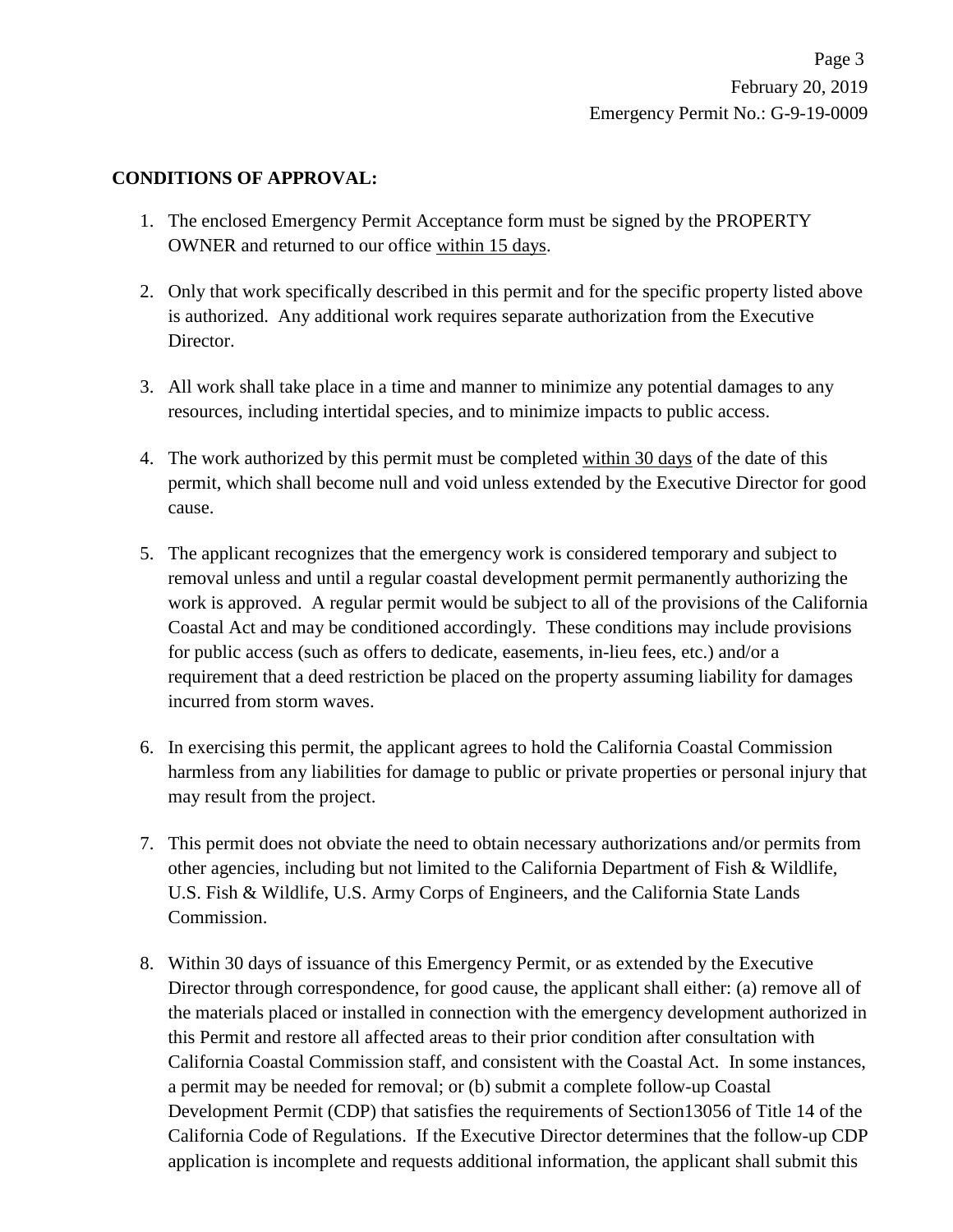additional information by a certain date, as established by the Executive Director. If such a follow-up CDP application is withdrawn by the applicant or is denied by the Commission, or if the follow-up CDP application remains incomplete for a period of 120 days after the Executive Director informs the applicant that the application is incomplete, the emergencypermitted development shall be removed and all affected areas restored to their prior condition, after consultation with CCC staff and consistent with the Coastal Act, within 30 days, subject to any regulatory approvals necessary for such removal. In some instances, a permit may be needed for removal.

- 9. Failure to a) submit a complete follow-up CDP Application that complies with Condition 8 above, or b) remove the emergency development and restore all affected areas to their prior condition after consultation with CCC staff, and consistent with the Coastal Act (if required by this Emergency Permit) by the date specified in this Emergency Permit<sup>[1](#page-11-0)</sup>, or c) comply with all terms and conditions of the required follow-up CDP, including any deadlines identified therein, or d) remove the emergency-permitted development and restore all affected areas to their prior condition after consultation with CCC staff and consistent with the Coastal Act immediately upon denial of the required follow-up  $CDP<sup>2</sup>$  $CDP<sup>2</sup>$  $CDP<sup>2</sup>$  will constitute a knowing and intentional violation of the Coastal Act<sup>[3](#page-11-2)</sup> and may result in formal enforcement action by the Commission or the Executive Director. This formal action could include a recordation of a Notice of Violation on the applicant's property; the issuance of a Cease and Desist Order and/or a Restoration Order; imposition of administrative penalties for violations involving public access; and/or a civil lawsuit, which may result in the imposition of monetary penalties, including daily penalties of up to \$15,000 per violation per day, and other applicable penalties and other relief pursuant to Chapter 9 of the Coastal Act. Further, failure to follow all the terms and conditions of this Emergency Permit will constitute a knowing and intentional Coastal Act violation.
- 10. The permittee shall limit the amount of rock slope protection (RSP) to be placed at the site to the minimum amount necessary to address the immediate threat to the adjacent access road. To the maximum extent feasible, new RSP shall be placed within the footprint of the existing rip-rap structure.
- 11. To the maximum extent feasible, existing RSP elements that have been displaced seaward shall be recovered and used in place of new RSP.

 $\overline{a}$ 

<span id="page-11-0"></span> $<sup>1</sup>$  In some instances, a permit may also be required for removal.</sup>

<span id="page-11-1"></span> $2^2$  As noted above, in some instances, a permit may also be required for removal.

<span id="page-11-2"></span><sup>&</sup>lt;sup>3</sup> The Coastal Act is codified in sections 30000 to 30900 of the California Public Resources Code. All further section references are to that code, and thus, to the Coastal Act, unless otherwise indicated.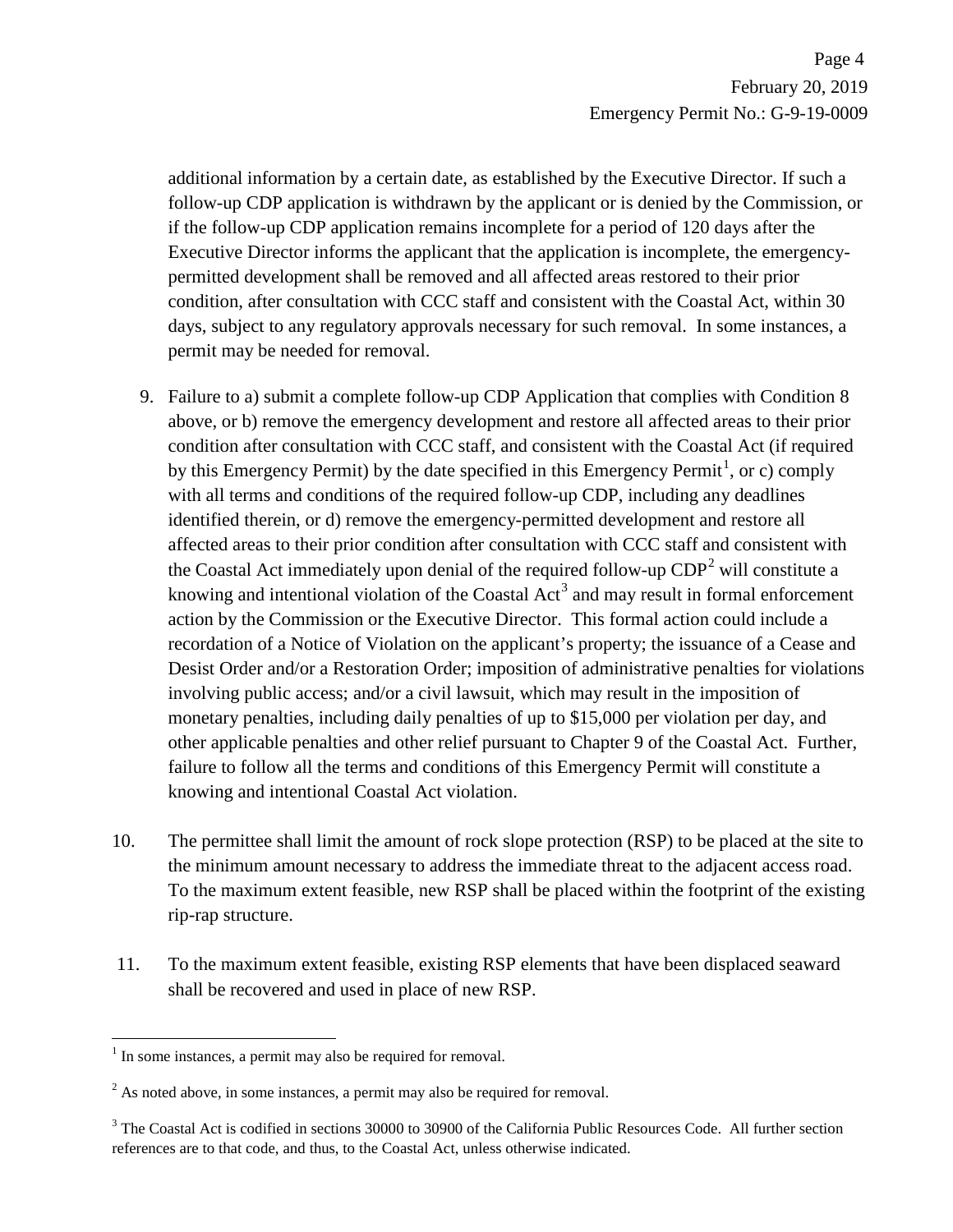- 12. The permittee shall perform work from land and avoid use of heavy equipment in tidal areas to the maximum extent feasible.
- 13. The permittee shall perform work during low tides and dry weather to the maximum extent feasible.
- 14. During construction, all trash shall be properly contained, removed from the work site, and disposed of on a regular basis to avoid contamination of habitat during emergency activities. Following construction, all trash and construction debris shall be removed and disposed of in an upland location outside of the coastal zone or at a disposal facility authorized to accept such debris and any contaminants contained within the debris.
- 15. Any fueling and maintenance of construction equipment shall occur within upland areas only and outside of environmentally sensitive habitat areas.
- 16. The permittee shall use relevant best management practices (BMPs) to protect the marine environment from water quality impacts during construction as detailed in the California Stormwater Quality Association's Stormwater Best Management Practice Handbooks.
- 17. Fuels, lubricants, and solvents shall not be allowed to enter marine waters. Hazardous materials management equipment including oil containment booms and absorbent pads shall be available immediately on-hand at the project site, and a registered first-response, professional hazardous materials clean-up/remediation service shall be locally available on call. Any accidental spill shall be rapidly contained and cleaned.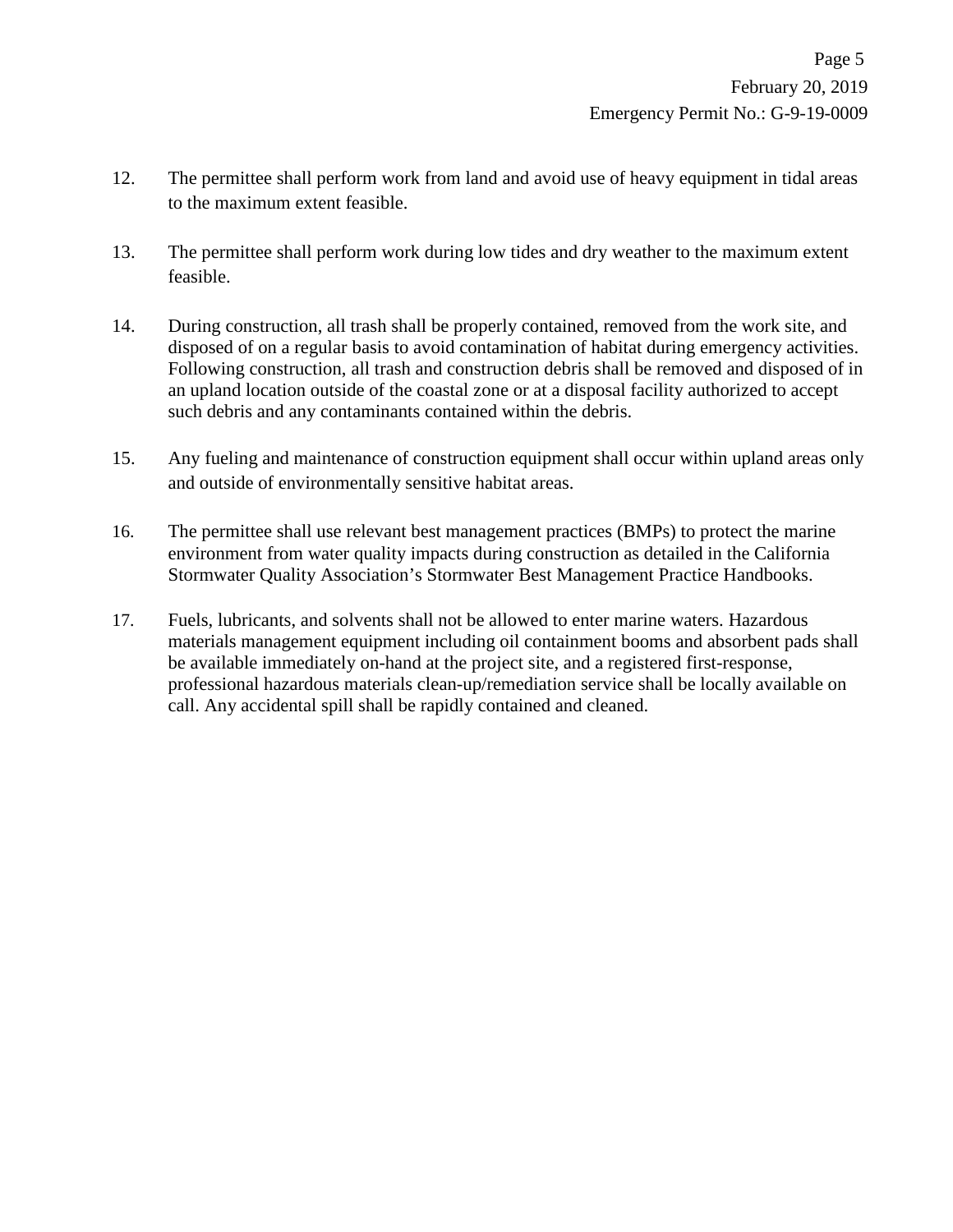**CALIFORNIA COASTAL COMMISSION** ENERGY, OCEAN RESOURCES AND FEDERAL CONSISTENCY DIVISION 45 FREMONT STREET SUITE 2000 PH (415) 904-5200 FAX (415) 904-5400  [WWW.COASTAL.CA.GOV](http://www.coastal.ca.gov/)



# **EMERGENCY PERMIT**

 Issue Date: February 13, 2019 Emergency Permit No. G-9-19-0008

#### **APPLICANT:**

Clement M. Alberts Pacific Operators Offshore, LLC 1145 Eugenia Place, Suite 200 Carpinteria, CA 93013

#### **LOCATION OF EMERGENCY**:

INTERTIDAL ZONE APPROXIMATELY 70 FEET EAST OF THE CASITAS PIER, CITY OF CARPINTERIA, SANTA BARBARA COUNTY

#### **EMERGENCY WORK**:

Completion of repair work on the power cable that serves offshore oil Platforms Hogan and Houchin (initially carried out under De Minimis CDP Waiver No. 9-16-0712-W). The repair work involves the use of hand tools to clear sand and cobble from around the cable, completion of an inspection of the cable and associated protective sheath, and repair or replacement of a portion of the cable and sheath using hand tools.

This letter constitutes approval of the emergency work you or your representative has requested to be done at the location listed above. I understand from your information that an unexpected occurrence in the form of significant storm-induced scouring of the beach in the project area resulted in the exposure and rapid deterioration of the section of the platforms' power cable that crosses the beach near the Casitas Pier. This deterioration poses a threat to the continued use and viability of the power cable and requires immediate action to prevent or mitigate loss or damage to life, health, property or essential public services pursuant to 14 Cal. Admin. Code Section 13009. The Executive Director of the California Coastal Commission hereby finds that:

(a) An emergency exists that requires action more quickly than permitted by the procedures for administrative or ordinary coastal development permits (CDPs), and that the development can and will be completed within 30 days unless otherwise specified by the terms of this Emergency Permit; and

(b) Public comment on the proposed emergency development has been reviewed if time allows.

The emergency work is hereby approved, subject to the conditions listed on the attached pages.

Sincerely,

John Ainsworth Executive Director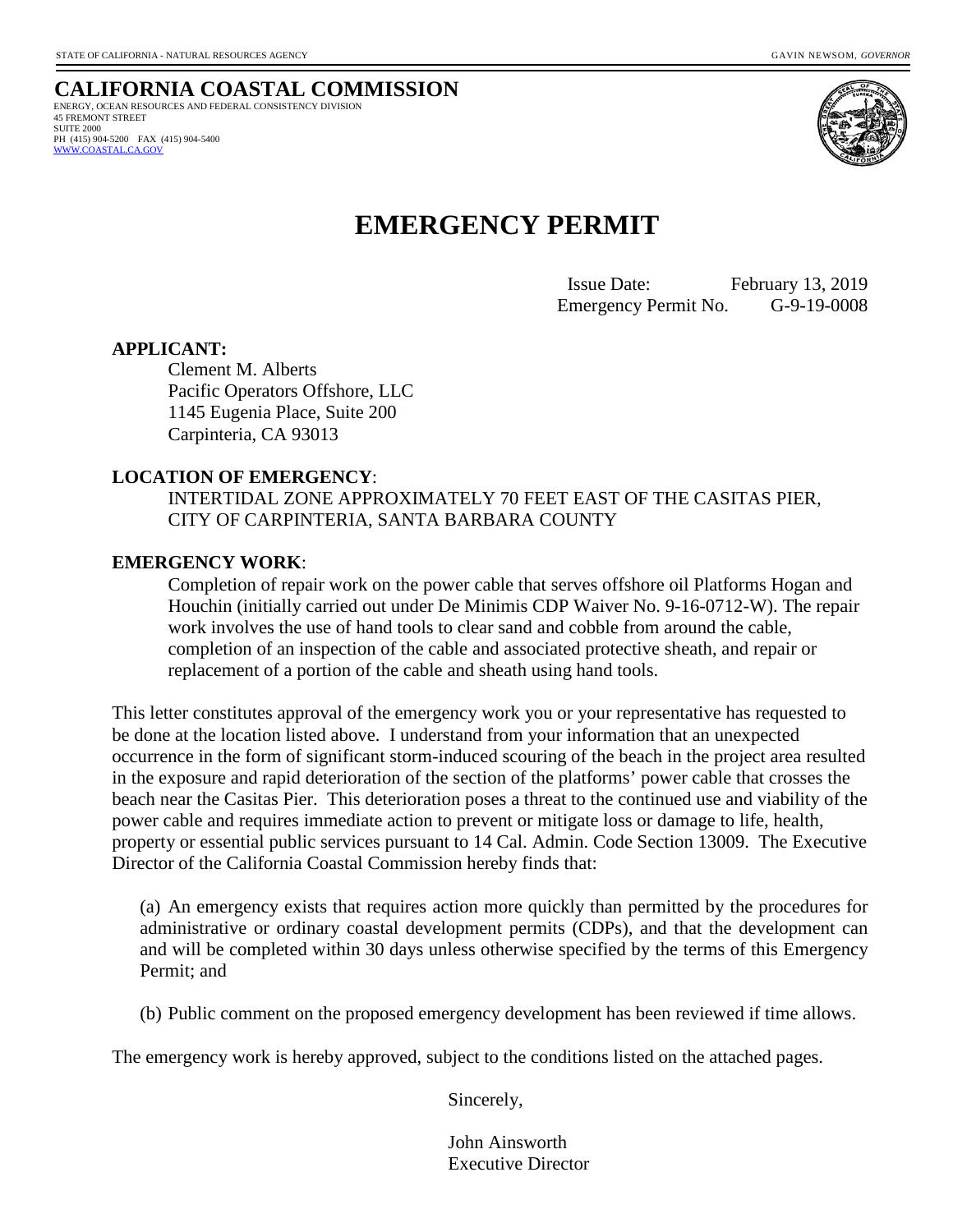Page 2 February 13, 2019 Emergency Permit No.: G-9-19-0008

By: Cassidy Teufel, Senior Environmental Scientist

cc: City of Carpinteria National Marine Fisheries Service

Enclosures: 1) Acceptance Form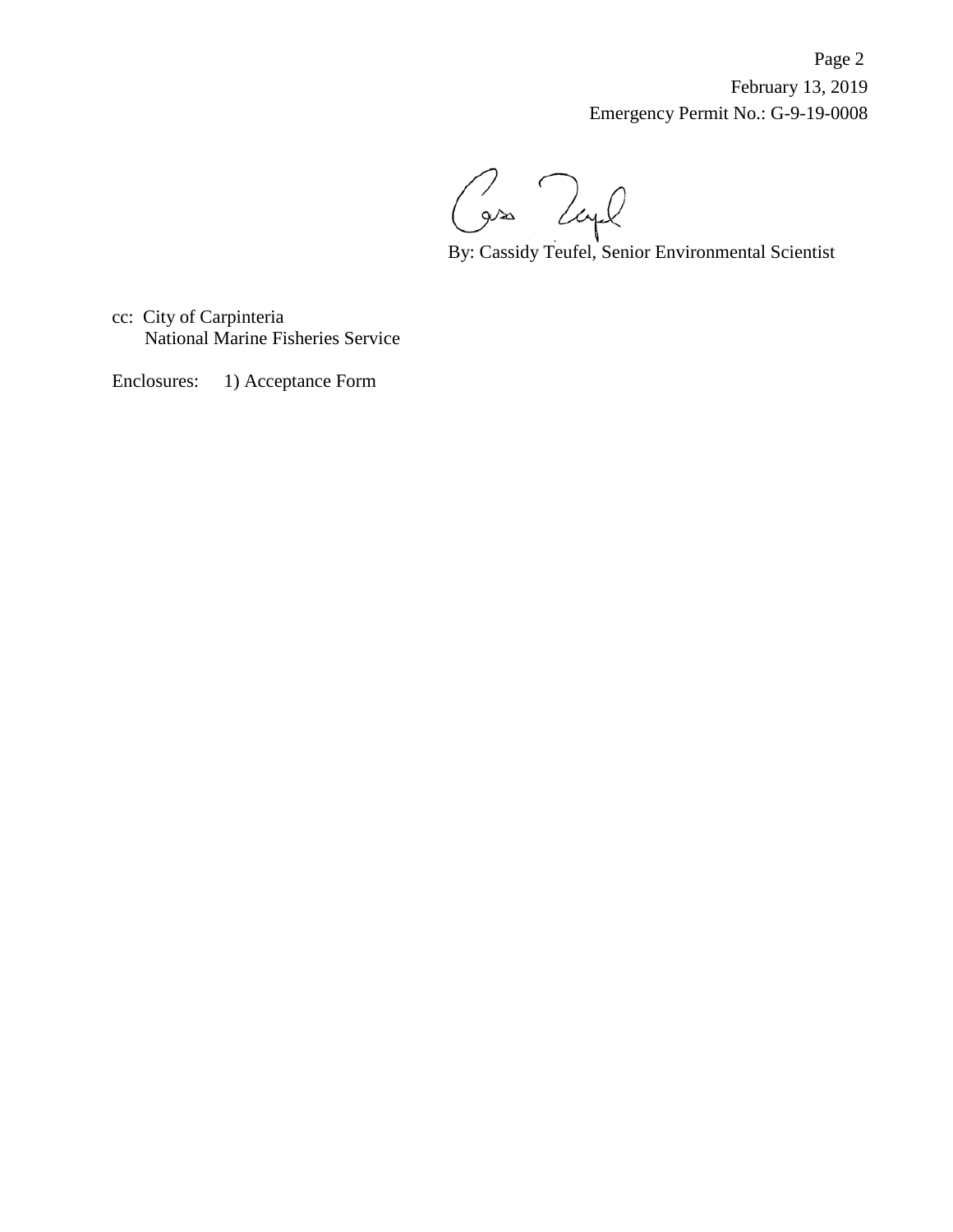## **CONDITIONS OF APPROVAL:**

- 1. The enclosed Emergency Permit Acceptance form must be signed by the PROPERTY OWNER and returned to our office within 15 days.
- 2. Only that work specifically described in this permit and for the specific property listed above is authorized. Work is further limited to the use of hand tools. Any additional work requires separate authorization from the Executive Director.
- 3. All work shall take place in a time and manner to minimize any potential damages to any resources, including intertidal species, and to minimize impacts to public access.
- 4. All work shall be carried out consistent with the protective measures included in the February 2019 "Carpinteria Harbor Seal Rookery Monitoring Plan." In addition, (1) the marine wildlife observers shall access the work site from the beach to the west of the seal rookery, if feasible; (2) at least one marine wildlife monitor shall remain onsite and shall record observations of seal behavior for at least one hour after the repair work has been completed and all equipment and personnel have left the work area (the one hour minimum duration may be shortened if the seal colony can no longer be observed due to a lack of daylight); and (3) the fabric screen at the work area shall be removed if the marine wildlife observer determines that its presence is causing or contributing to marine mammal disturbance.
- 5. The work authorized by this permit must be completed within 30 days of the date of this permit, which shall become null and void unless extended by the Executive Director for good cause.
- 6. The applicant recognizes that the emergency work is considered temporary and subject to removal unless and until a regular coastal development permit permanently authorizing the work is approved. A regular permit would be subject to all of the provisions of the California Coastal Act and may be conditioned accordingly. These conditions may include provisions for public access (such as offers to dedicate, easements, in-lieu fees, etc.) and/or a requirement that a deed restriction be placed on the property assuming liability for damages incurred from storm waves.
- 7. In exercising this permit, the applicant agrees to hold the California Coastal Commission harmless from any liabilities for damage to public or private properties or personal injury that may result from the project.
- 8. This permit does not obviate the need to obtain necessary authorizations and/or permits from other agencies, including but not limited to the California Department of Fish & Wildlife, U.S. Fish & Wildlife, U.S. Army Corps of Engineers, and the California State Lands Commission.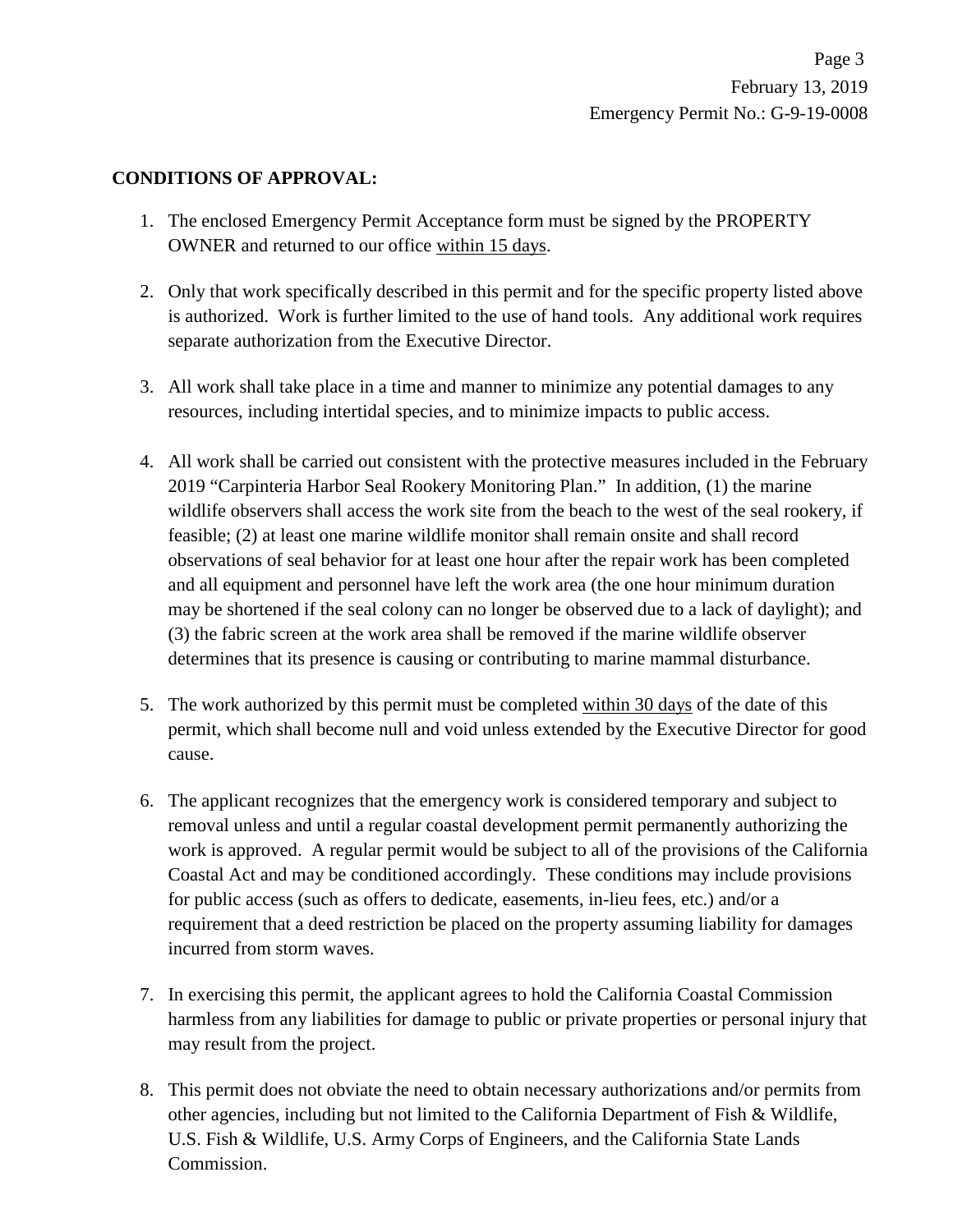- 9. Within 30 days of issuance of this Emergency Permit, or as extended by the Executive Director through correspondence, for good cause, the applicant shall either: (a) remove all of the materials placed or installed in connection with the emergency development authorized in this Permit and restore all affected areas to their prior condition after consultation with California Coastal Commission staff, and consistent with the Coastal Act. In some instances, a permit may be needed for removal; or (b) submit a complete follow-up Coastal Development Permit (CDP) that satisfies the requirements of Section13056 of Title 14 of the California Code of Regulations. If the Executive Director determines that the follow-up CDP application is incomplete and requests additional information, the applicant shall submit this additional information by a certain date, as established by the Executive Director. If such a follow-up CDP application is withdrawn by the applicant or is denied by the Commission, or if the follow-up CDP application remains incomplete for a period of 120 days after the Executive Director informs the applicant that the application is incomplete, the emergencypermitted development shall be removed and all affected areas restored to their prior condition, after consultation with CCC staff and consistent with the Coastal Act, within 30 days, subject to any regulatory approvals necessary for such removal. In some instances, a permit may be needed for removal.
- 10. Failure to a) submit a complete follow-up CDP Application that complies with Condition 8 above, or b) remove the emergency development and restore all affected areas to their prior condition after consultation with CCC staff, and consistent with the Coastal Act (if required by this Emergency Permit) by the date specified in this Emergency Permit<sup>[1](#page-16-0)</sup>, or c) comply with all terms and conditions of the required follow-up CDP, including any deadlines identified therein, or d) remove the emergency-permitted development and restore all affected areas to their prior condition after consultation with CCC staff and consistent with the Coastal Act immediately upon denial of the required follow-up  $CDP<sup>2</sup>$  $CDP<sup>2</sup>$  $CDP<sup>2</sup>$  will constitute a knowing and intentional violation of the Coastal Act<sup>[3](#page-16-2)</sup> and may result in formal enforcement action by the Commission or the Executive Director. This formal action could include a recordation of a Notice of Violation on the applicant's property; the issuance of a Cease and Desist Order and/or a Restoration Order; imposition of administrative penalties for violations involving public access; and/or a civil lawsuit, which may result in the imposition of monetary penalties, including daily penalties of up to \$15,000 per violation per day, and other applicable penalties and other relief pursuant to Chapter 9 of the Coastal Act. Further,

 $\overline{a}$ 

<span id="page-16-0"></span> $<sup>1</sup>$  In some instances, a permit may also be required for removal.</sup>

<span id="page-16-1"></span> $2^2$  As noted above, in some instances, a permit may also be required for removal.

<span id="page-16-2"></span><sup>&</sup>lt;sup>3</sup> The Coastal Act is codified in sections 30000 to 30900 of the California Public Resources Code. All further section references are to that code, and thus, to the Coastal Act, unless otherwise indicated.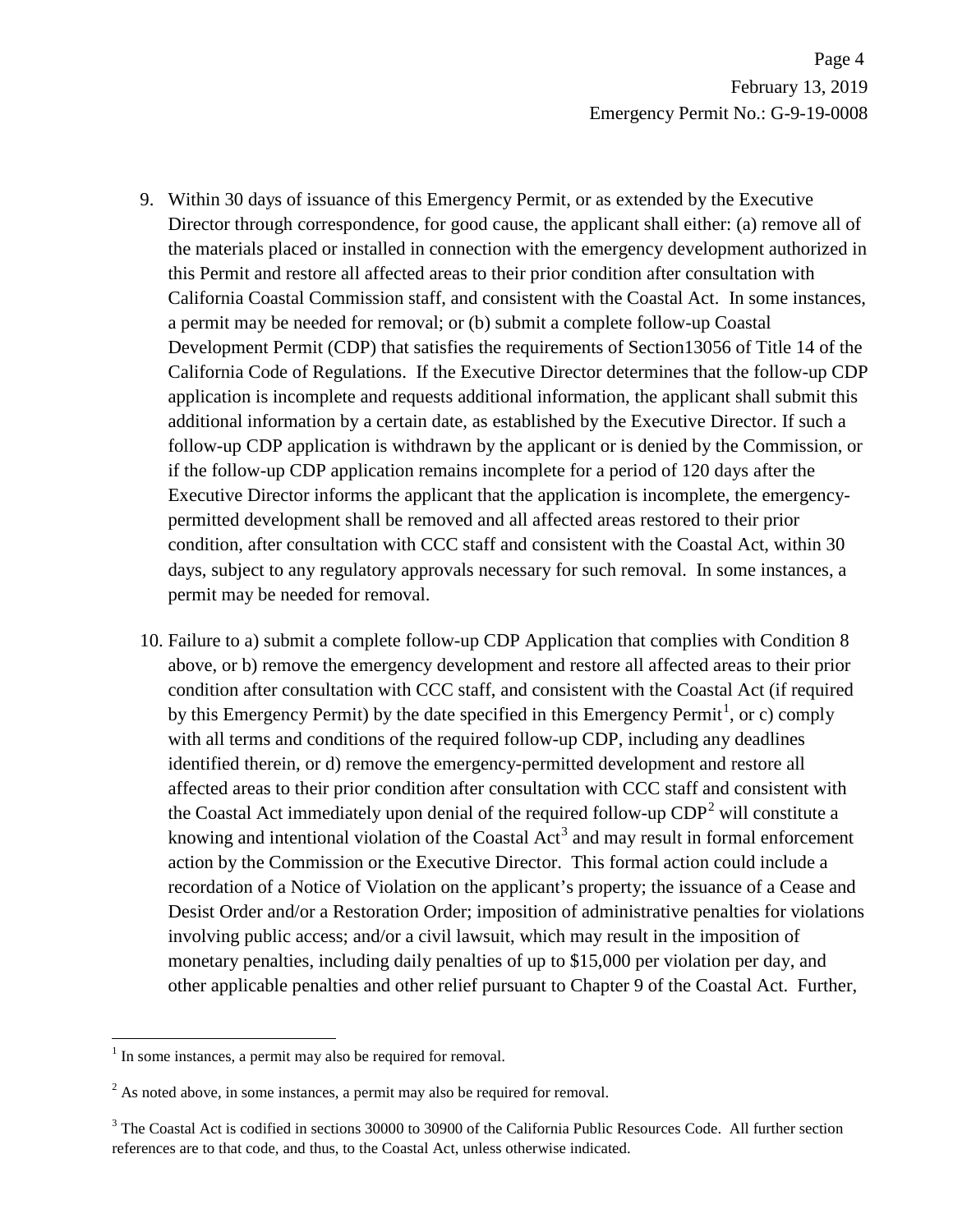failure to follow all the terms and conditions of this Emergency Permit will constitute a knowing and intentional Coastal Act violation.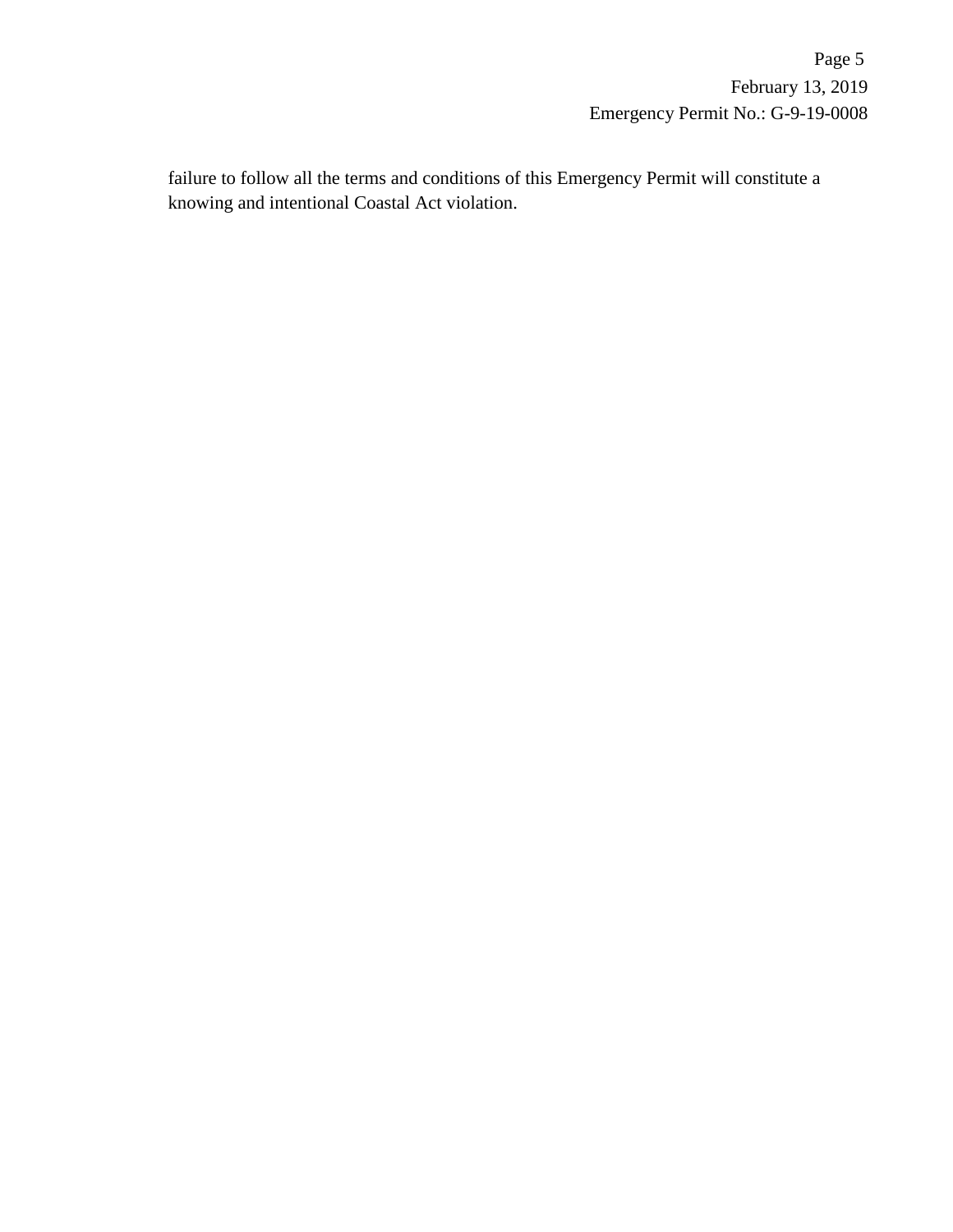# **CALIFORNIA COASTAL COMMISSION**

45 FREMONT STREET, SUITE 2000 SAN FRANCISCO, CA 94105-2219 VOICE (415) 904- 5200  $FAX (415) 904 - 5400$ TDD (415) 597-5885 WWW.COASTAL.CA.GOV



March 8, 2019

Zachery H. Likins Regional Environmental Planner Marine Corps Installations West Box 555010 Camp Pendleton, CA 92055-5010

Subject: Negative Determination ND-0005-19 (U.S. Marine Corps Composite Training Unit Exercise 19-1, Belmont Shore, City of Long Beach, Los Angeles County)

Dear Mr. Likins:

The Coastal Commission staff has reviewed the above-referenced negative determination for a portion of the U.S. Marine Corps' pre-deployment comprehensive training unit exercise (COMPTUEX) 19-1, to be undertaken in coordination with the U.S. Navy. The negative determination addresses two amphibious beach landings that would take place on Belmont Shore beach within the City of Long Beach during the early morning hours (between midnight and 4:00 am) of March 20 and March 22. The landings are designed to support Embassy Reinforcement and Non-Combatant Evacuation Operations training activities that will occur at the Maritime Law Enforcement Training Center (MLETC) located adjacent to Berths 194-195 in the Port of Los Angeles.

The 11th Marine Expeditionary Unit, based at Camp Pendleton (San Diego County), will be stationed on three naval ships operating offshore of the California coast. On March 20, up to four landing craft will land along a 1.25-mile-long stretch of Belmont Shore beach, with the preferred landing zone an approximately 400-yard-long stretch of beach adjacent to the parking lot at the intersection of East Ocean Boulevard and La Verne Avenue. Each of the four potential landing points is within 50-100 yards of each other. Marines will drive vehicles off the landing craft and transit the beach to the designated assembly area near a beach exit point. Vehicles will then drive to the MLETC via city streets along a route coordinated with the City of Long Beach Police Department. Concurrently, the landing craft will depart the beach and return to the offshore naval amphibious vessels. Up to 100 Marines and sailors will participate in the beach landing, along with a combination of approximately 28 multipurpose, tactical, and armored military vehicles. The landing event is expected to last less than one hour of actual time on the beach. On March 22, once the training event at the MLETC is completed, all Marines and vehicles will return to the Belmont Shore landing site, re-board the landing craft, and return to the offshore naval amphibious vessels.

Given that the beach landings on both days will occur on weekday mornings in late March between midnight and 4:00 am, the temporary closure of a section of Belmont Shore beach will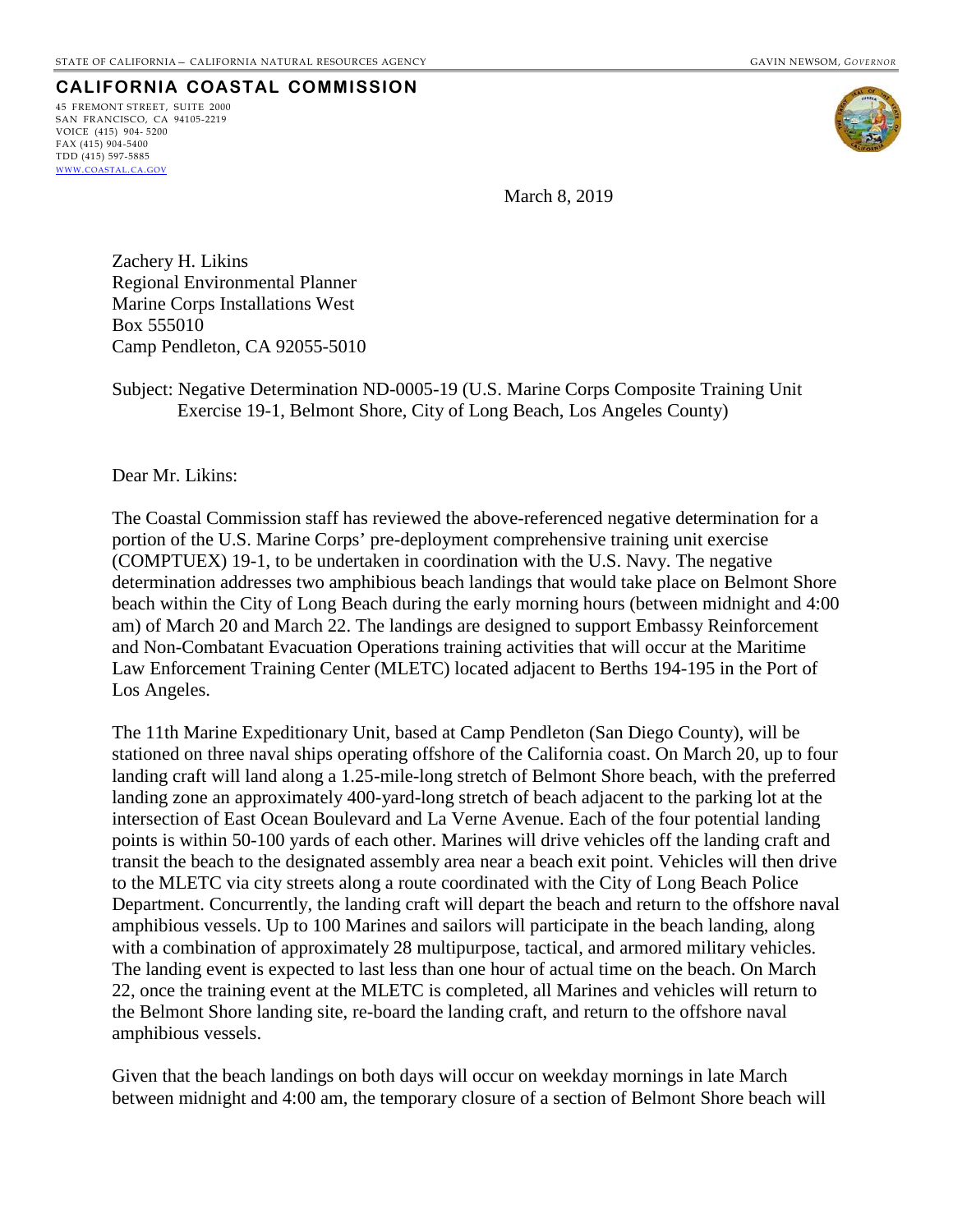not adversely affect public access or recreation. The landing zone during this short time period will be restricted to military personnel participating in the exercise and local law enforcement personnel enforcing the public access restrictions. No construction activities will take place in or adjacent to the beach landing zone. Noise generated by landing craft, vehicles, and personnel will occur only during the one hour landing event. There is no environmentally sensitive habitat present within the potential landing zone other than sandy beach which can serve as habitat for spawning California grunion.

The Marine Corps, in consultation with Commission staff, incorporated into the beach landing exercise a number of avoidance and minimization measures to protect California grunion:

- 1. Monitor the approximately 1.25-mile-long stretch of Belmont Shore beach on March 6-9 (the last anticipated grunion run prior to the training exercise) from approximately 9:00 pm to 2:00 am each night. Document (using photographs and GPS) the presence/absence, precise location, and size of run (using Walker Scale). Provide results to USMC exercise planners and Coastal Commission staff to inform the location of proposed beach landings.
- 2. Conduct on-site training with Marine exercise observers during the March 6-9 monitoring regarding grunion and grunion runs to better inform exercise planners and Commanders in order to avoid and minimize potential impacts to grunion.
- 3. Conduct on-site monitoring before, during, and after each landing event (March 20 and 22) to ensure that impacts to grunion are avoided and minimized to the maximum extent practicable. Document results of monitoring efforts and submit to military Commanders, Coastal Commission staff, and City of Long Beach staff.
- 4. Provide real-time reconnaissance data on grunion presence/absence, precise location ashore, and size of run (using Walker Scale) to exercise planners and military Commanders in charge of the exercise (via radios) in order to avoid and minimize potential impacts to grunion during conduct of the actual beach landings. Beach reconnaissance will include the entire 1.25 mile long Belmont Shore beach, with emphasis on the preferred landing zone.
- 5. Work closely with exercise planners to plan for and develop appropriate/effective communications to ensure avoidance and minimization of potential impacts to grunion during actual conduct of the two beach landings, in order to inform exercise decision making, as necessary and appropriate.

While the peak grunion run season along southern California beaches typically starts in April, grunion runs can occur in March. Therefore, the Marine Corps' inclusion of the above measures into its Belmont Shore beach landing exercise will ensure that any grunion eggs that may be present in beach sand as a result of a possible grunion run between March 6 and 9 will be avoided to the maximum extent practicable during the March 20 and 22 beach landings. In addition, the above measures will ensure that the beach landings will avoid to the maximum extent practicable possible grunion run locations between March 21 and 24. Pre-project monitoring results and real-time monitoring during the landings will be used by the Marine Corps to fine-tune the potential landing sites to avoid adversely affecting potential grunion eggs or grunion runs on Belmont Shore beach.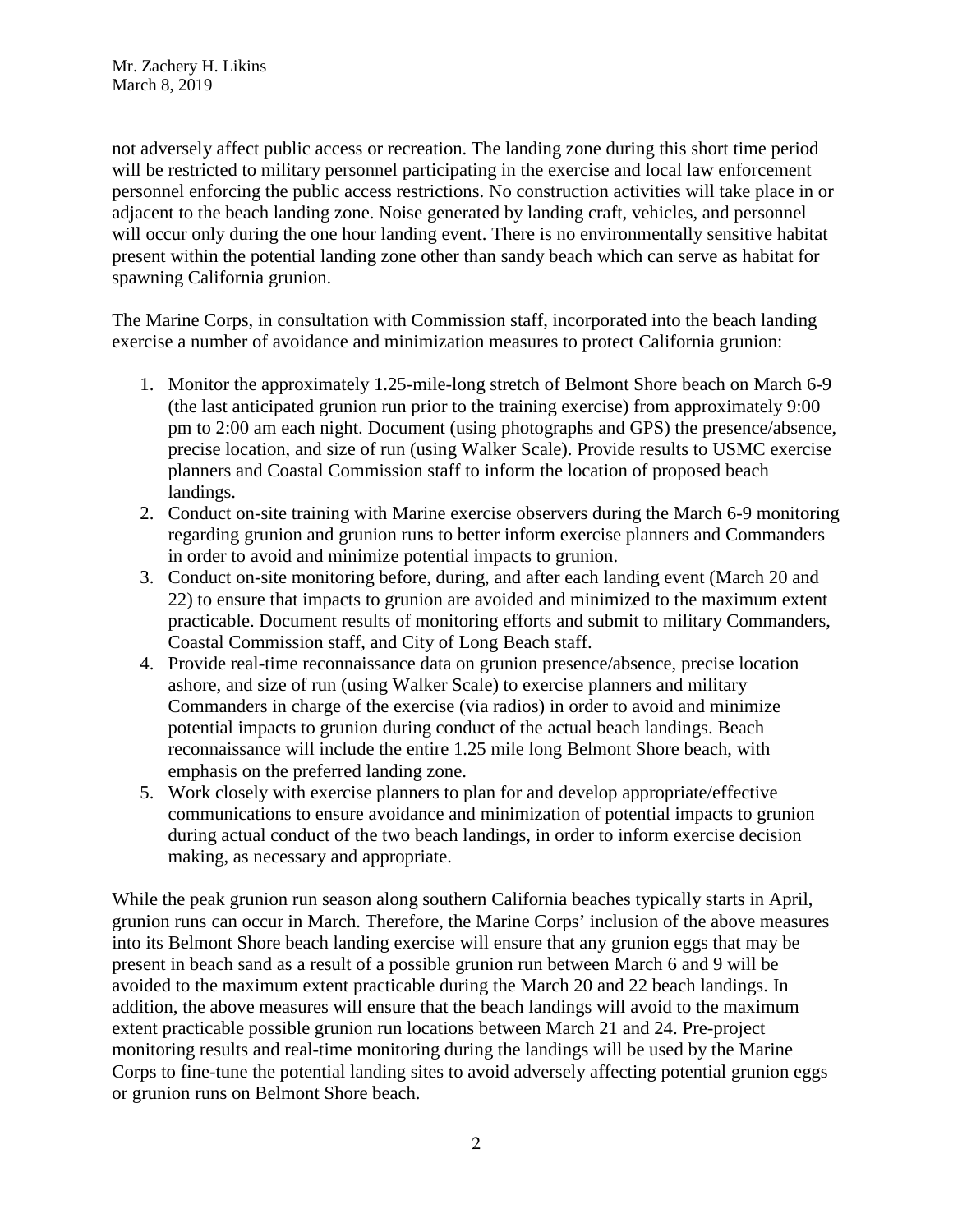Mr. Zachery H. Likins March 8, 2019

In conclusion, the Commission staff **agrees** that the two proposed Marine Corps beach landings on Belmont Shore beach will not adversely affect coastal resources. We therefore **concur** with your negative determination made pursuant to 15 CFR §930.35 of the NOAA implementing regulations. Please contact Larry Simon at (415) 904-5288 should you have any questions regarding this matter.

Sincerely,

mark.

 (for) JOHN AINSWORTH Executive Director

cc: CCC – South Coast District City of Long Beach Police Department City of Long Beach Planning Department City of Long Beach Department of Parks, Recreation and Marine Resources Port of Long Beach Port of Los Angeles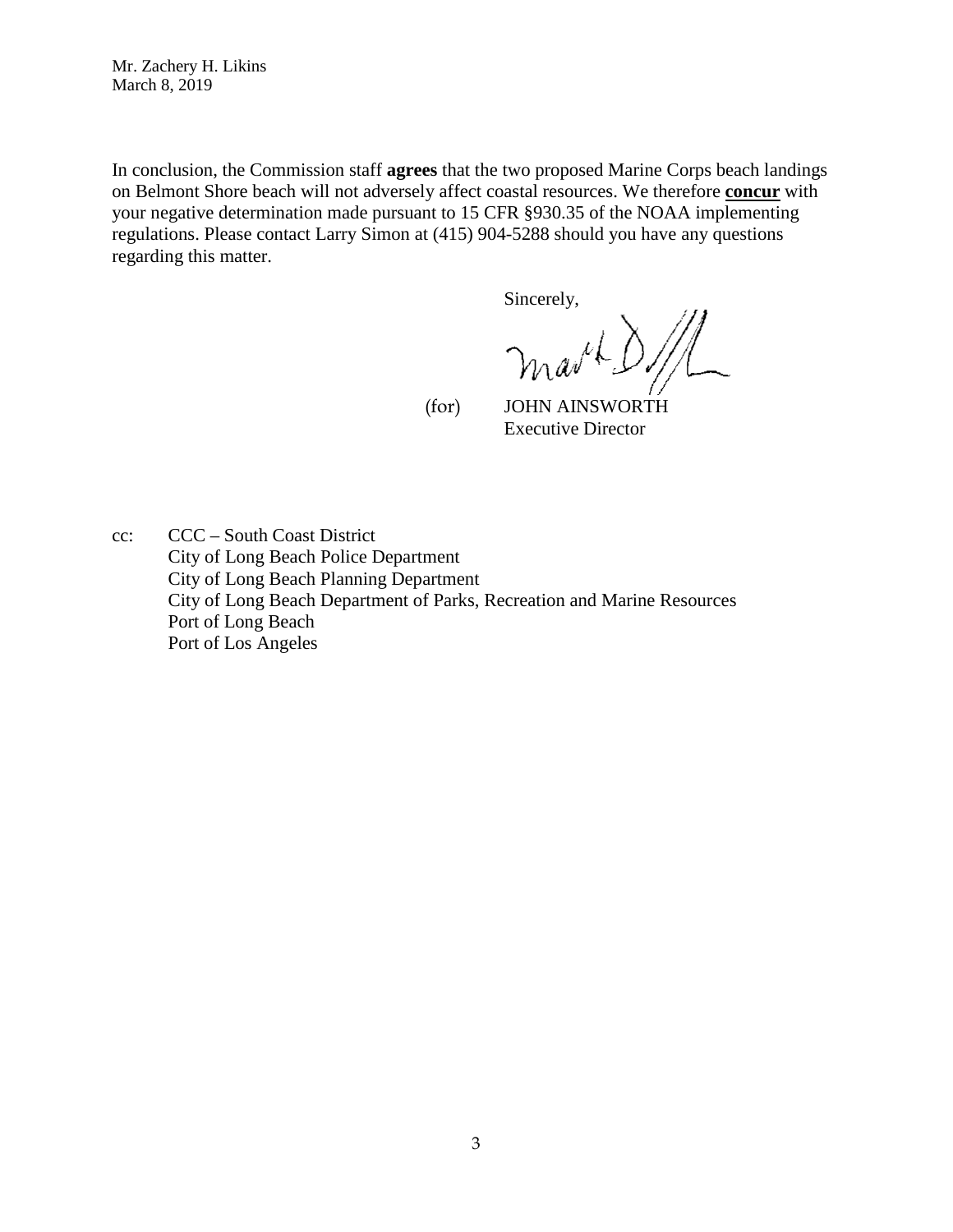### **CALIFORNIA COASTAL COMMISSION**

45 FREMONT STREET, SUITE 2000 SAN FRANCISCO, CA 94105-2219 VOICE (415) 904-5200 FAX (415) 904-5400 TDD (415) 597-5885 WWW.COASTAL.CA.GOV



March 26, 2019

**Steven Mietz** Superintendent Redwood National Park South Operations Center P.O. Box 7 Orick, CA 95555

### Subiect: Negative Determination ND-0006-19 (Endert's Beach Trailhead Improvements, Redwood National Park, Del Norte County)

Dear Mr. Mietz:

The Coastal Commission staff has reviewed the above-referenced negative determination submitted by the National Park Service for installing a concrete vault toilet building, adding an accessible concrete parking pad, replacing a split-rail fence with a steel-backed timber guardrail to match the existing vehicle guardrail, and realigning a section of existing guardrail at the Endert's Beach trailhead parking area in Redwood National Park. The purpose of the project is to improve public health and safety, accessibility, and the visitor experience at the Endert's Beach trailhead. The Commission's Executive Director has concurred with four previous negative determinations in the Endert's Beach and Crescent Beach area for public safety and access improvements since 1994 (ND-015-94, ND-001-10, ND-0002-14, and ND-0033-14).

The proposed project will be constructed in phases between May and September of 2019 and work is scheduled to commence in mid-May. During periods of active construction the parking area will be closed Monday through Thursday from 7:00 am to 5:30 pm. The closure point will be at the intersection of Endert's Beach Road and the Crescent Beach access road in order to facilitate safe vehicle turn-around. This location is also where Endert's Beach Road is closed daily from one half-hour after sunset to one half-hour before sunrise as described in the park Superintendent's Compendium. The NPS states that overnight closure was instituted in June 2011 to reduce vandalism, vehicle burglaries, and other illegal activities along Endert's Beach Road and at the trailhead.

The proposed project will occur within an existing developed area and will not adversely affect natural or cultural resources. The installation of the vault toilet building is expected to reduce human waste found at the trailhead parking area and along the trail. Guard rail improvements and realignment will aid in controlling erosion at this location. The building is designed to blend in with the surrounding vegetation and will not adversely affect views to and along the coast from the Crescent Beach Overlook or segments of the Coastal Trail.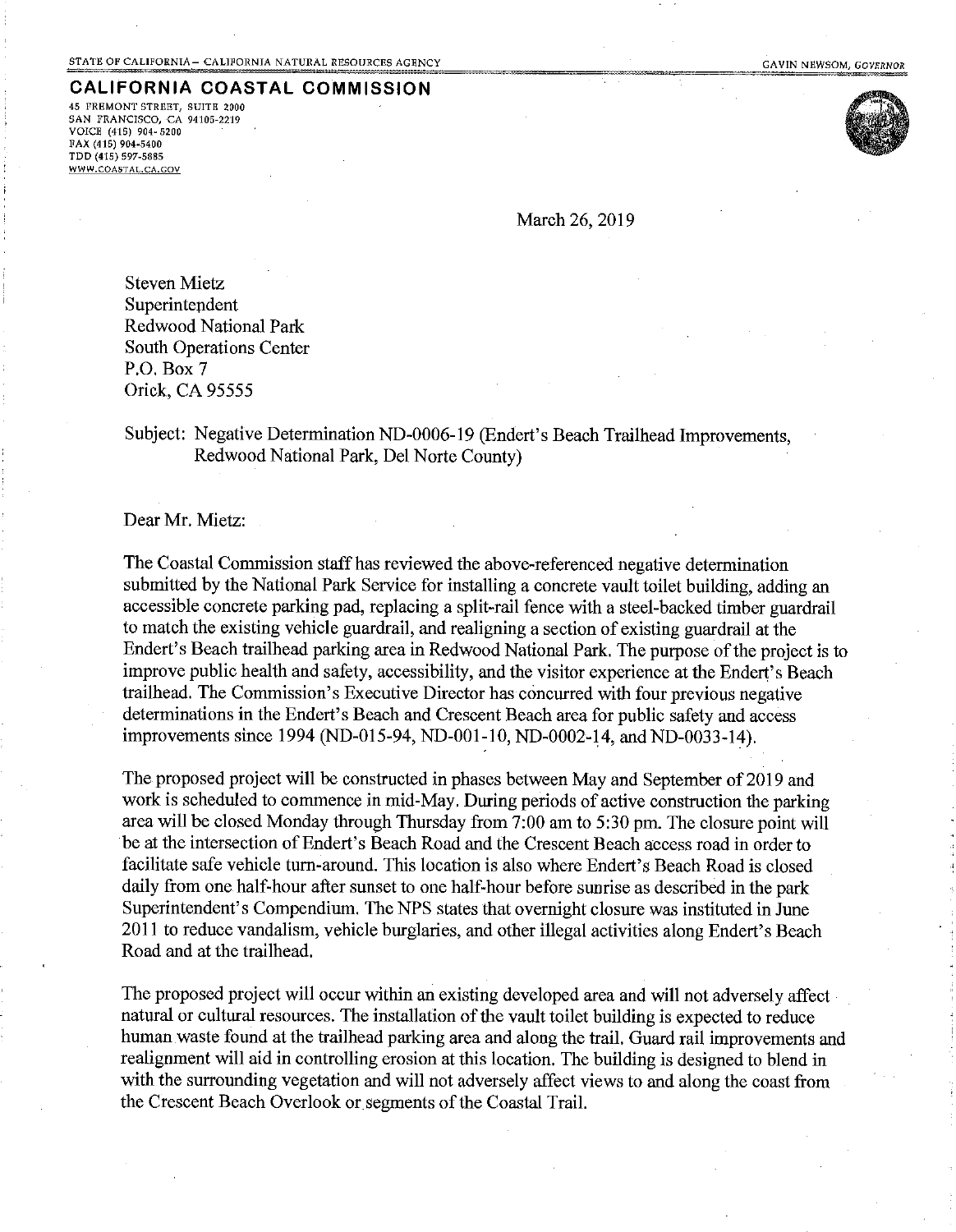The Commission staff agrees with your conclusion that the proposed improvements would benefit, and not adversely affect, coastal resources. We therefore concur with your negative determination made pursuant to 15 CFR §930.35 of the NOAA implementing regulations. Please contact Larry Simon at (415) 904-5288 should you have any questions regarding this matter.

Sincerely,

 $(f_{\emptyset} \cap)$ 

**JOHN AINSWORTH Executive Director** 

CCC - North Coast District cc: